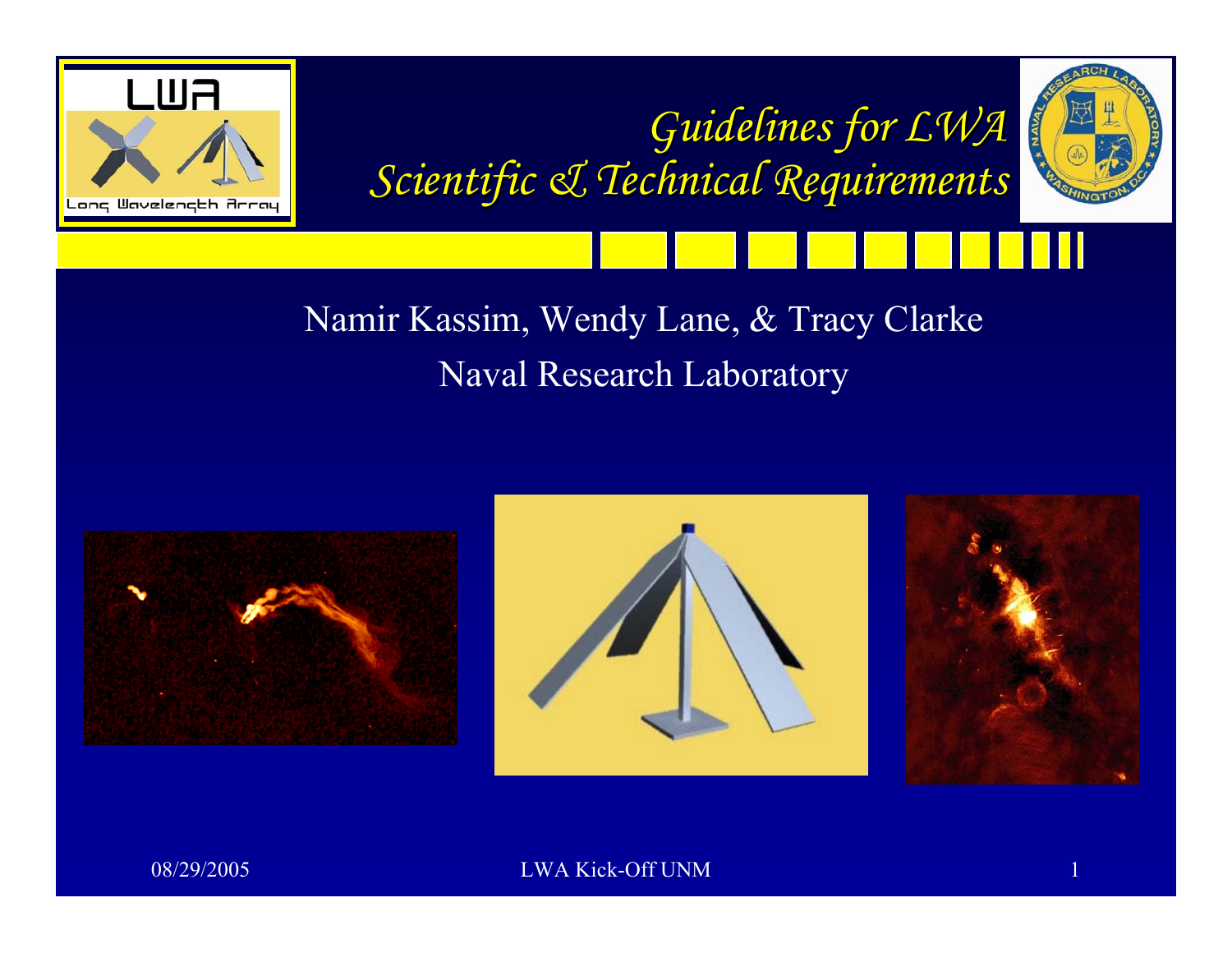



- П Step 1
	- Approach 1:
		- » Start with a list of LWA scientific goals
			- Astrophysics, solar & space-science, & ionospheric physics
			- • Emphasize a diversity of phenomena and capability for *exploration science*
		- » Develop a list of instrumental requirements to reach each science goal
	- Approach 2 (emphasized in this presentation):
		- » Start with a list of instrumental specifications
		- » Derive requirements for each based on scientific goals that stretch the capabilities to a maximum
- $\blacksquare$  Step 2
	- Combine results with practical considerations to create a list of top-level technical specifications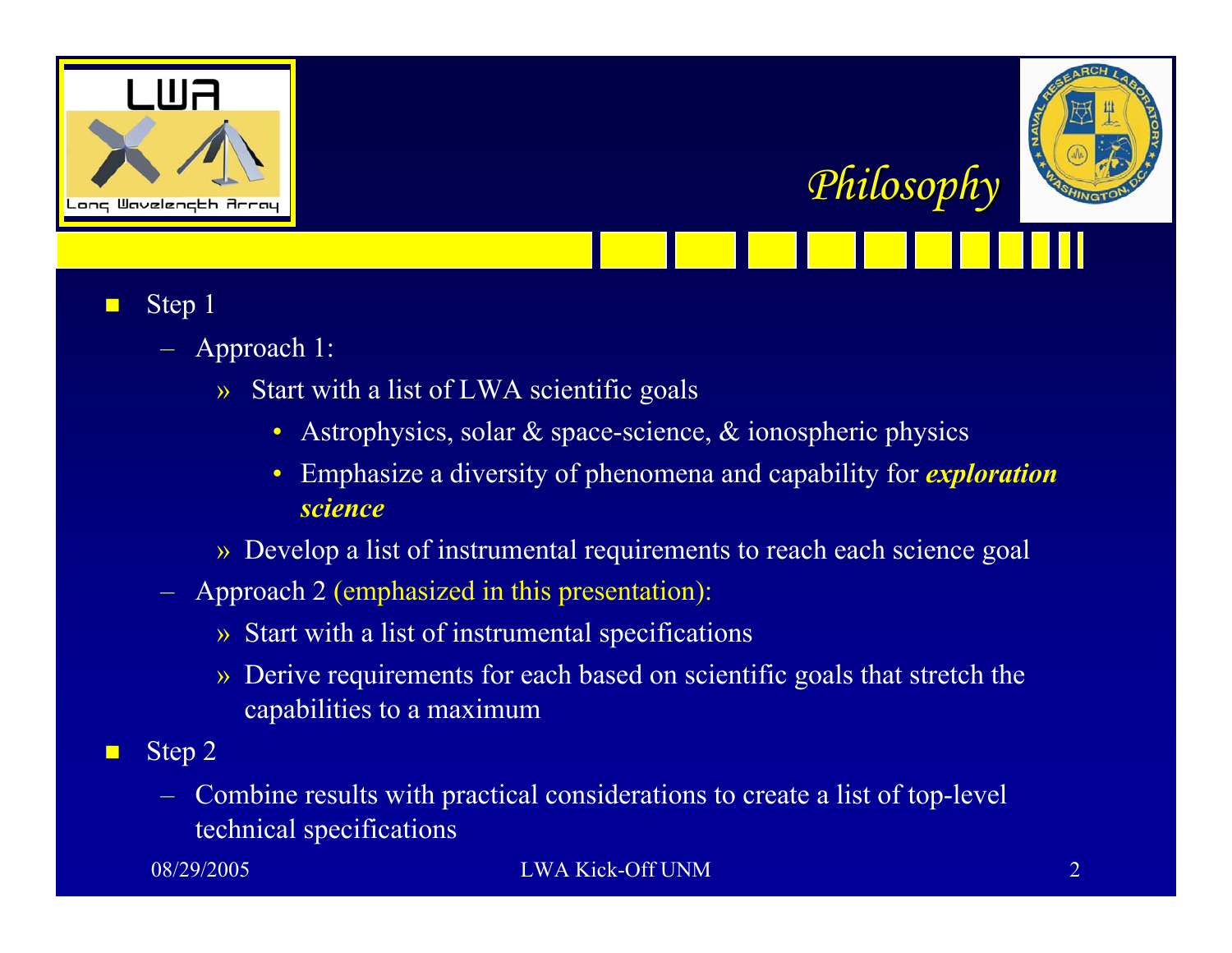



*Key LWA Science Drivers Key LWA Science Drivers*

- П Cosmic Evolution & The High Redshift Universe
	- Large Scale Structure Dark Matter & Dark Energy
	- $-$  1st super-massive black holes & HI during the EOR & beyond
- **Acceleration of Relativistic Particles in:** 
	- $-$  SNRs in normal galaxies at energies up to  $10^{15}$  ev
	- Radio galaxies  $\&$  clusters at energies up to  $10^{19}$  ev
	- Ultra high energy cosmic rays at energies up to  $10^{21}$  ev and beyond
- $\blacksquare$  Plasma Astrophysics & Space Science
	- Ionospheric waves & turbulence
	- $-$  Acceleration, Turbulence, & Propagation in the ISM of Milky Way & normal galaxies
	- Solar, Planetary, & Space Weather Science
- $\Box$  Exploration Science
	- Open the region  $\leq 100$  MHz to exploration <u>in the footsteps of the VLA at cm  $\lambda$ s</u>
	- Emphasize pioneering capabilities for new frontiers e.g. the Transient Universe
	- *Maximizes the opportunity for Discovery Science through flexibility*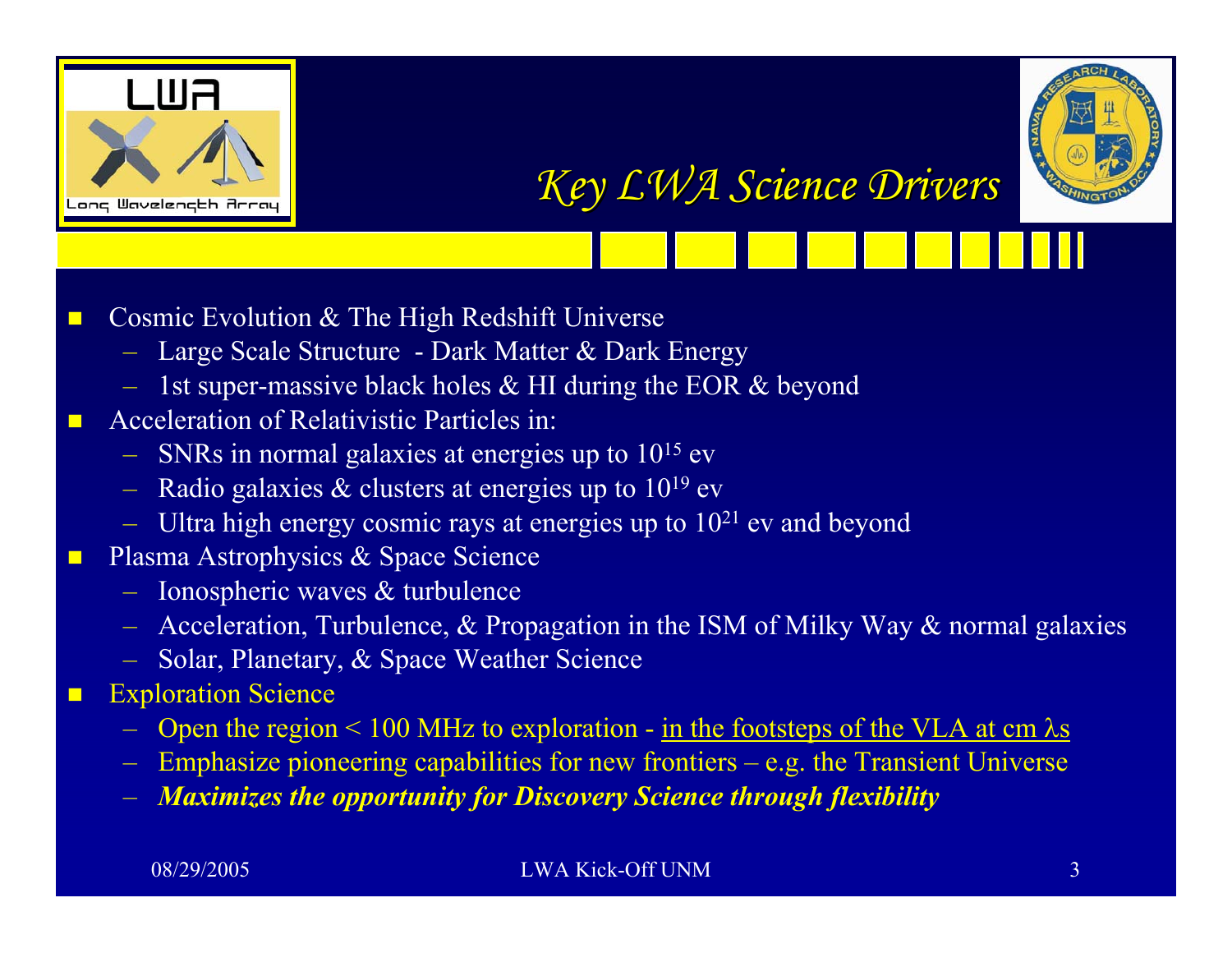



- $\blacksquare$  Unexplored frequencies below 100 MHz for which the ionosphere has traditionally limited resolution and sensitivity
- $\blacksquare$  Unique physical processes which can be studied only at low frequency:
	- spectral turnovers
	- scattering
	- steep-spectrum emission
	- thermal absorption distance indicator
- $\blacksquare$ Coherent processes: Jupiter "turn on" at 40 MHz
- $\blacksquare$ Solar radar, Cosmic-Ray tomography, CR air-showers - below 60 MHz
- $\blacksquare$  Continuum Spectra – emission, absorption, & scattering
	- $\geq 2$  octaves allows accurate spectra within LWA band

*Required: 20 ≤* ν *≤ 80 MHz (2 octaves) Desirable:*  $1 \le v \le 111 \text{ MHz}$  ( $t_{FF}$ -80MHz = 2\* $t_{FF}$ -111MHz)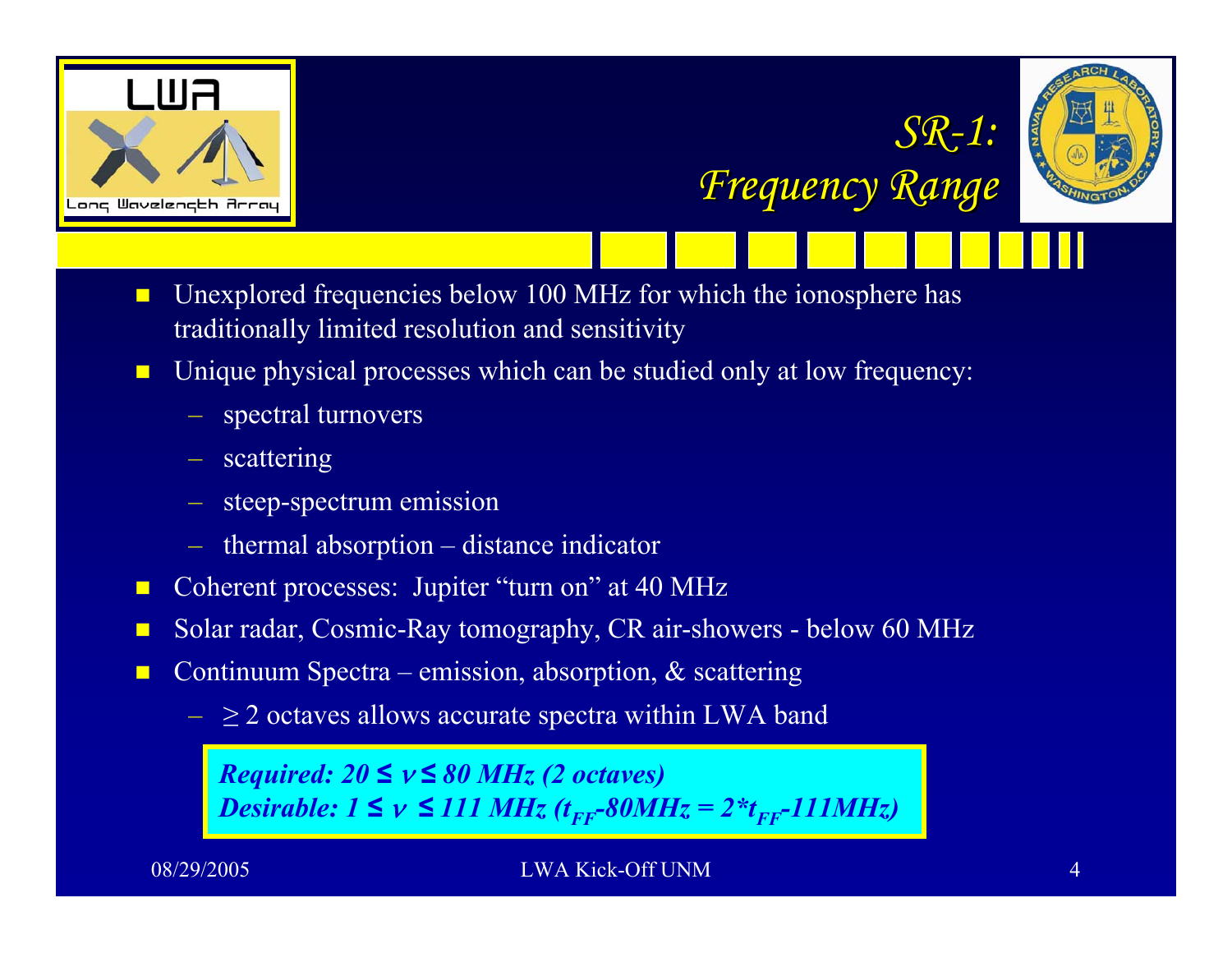





- $\Box$  Practical Considerations:
	- Economics: need to use a single dipole element
		- »  $\Delta{\rm v}_{\rm max}$  for active antenna with 6 db sky-dominated  ${\rm T_{sys}}$  is  ${\sim}4{\rm X}$
	- Due to the FM bands, a practical upper limit is 88 MHz: 4X gives 20-80 MHz
	- No reason to go to higher frequencies where other instruments (eg. GMRT) are more sensitive
	- $-$  Practical lower limit tied to feasibility of ionospheric calibration & DR limits due to global RFI reflection
	- Ionosphere might permit measurements of bright sources to a few MHz, 10 MHz is an optimistic lower bound

**Required: 20 MHz ≤** ν **≤ 80 MHz Desirable: 10 MHz ≤** ν **≤ 88 MHz**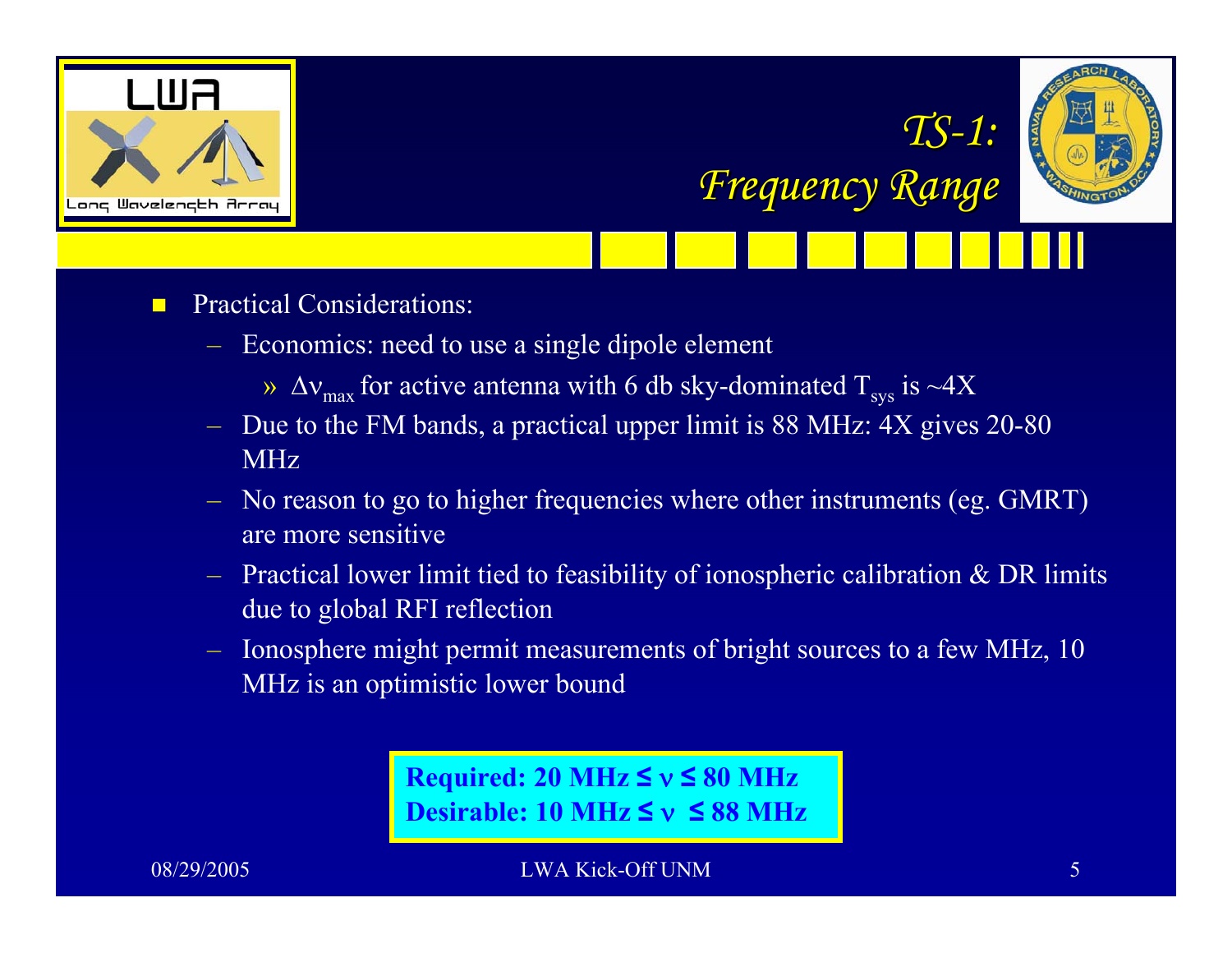



*Highest Angular Resolution Highest Angular Resolution*

*SR-2A:*

- $\blacksquare$  Radio galaxies:
	- $\theta_{\text{median}}$ ~10" to image 1' sources with  $\geq$  28 beams
	- Jets:  $θ<sub>res</sub> ≤ 2"$  at 80 MHz to sample γ=50-200 e<sup>-</sup> population responsible for IC X-ray emission at 0.2-8 keV
	- $-$  Knots:  $\theta_{\rm res}$   $\leq$  0.5" at 80 MHz
- $\blacksquare$ Normal galaxies -  $\theta_{\text{res}} \leq 2$ " at 80 MHz
- п Scattering:
	- compete with cm VLBI for ISS  $(\theta_{20cm} \sim 5 \text{ mas})$ :  $\leq$  [25,1.5]" at [20,80] MHz
- $\blacksquare$ Exploration:  $\geq 20$  dB improvement over past low frequency arrays

*Required:*  θ *≤ [6,1.5]"at [20,80] MHz Desirable:*  θ *≤ [2,0.5]"at [20,80] MHz*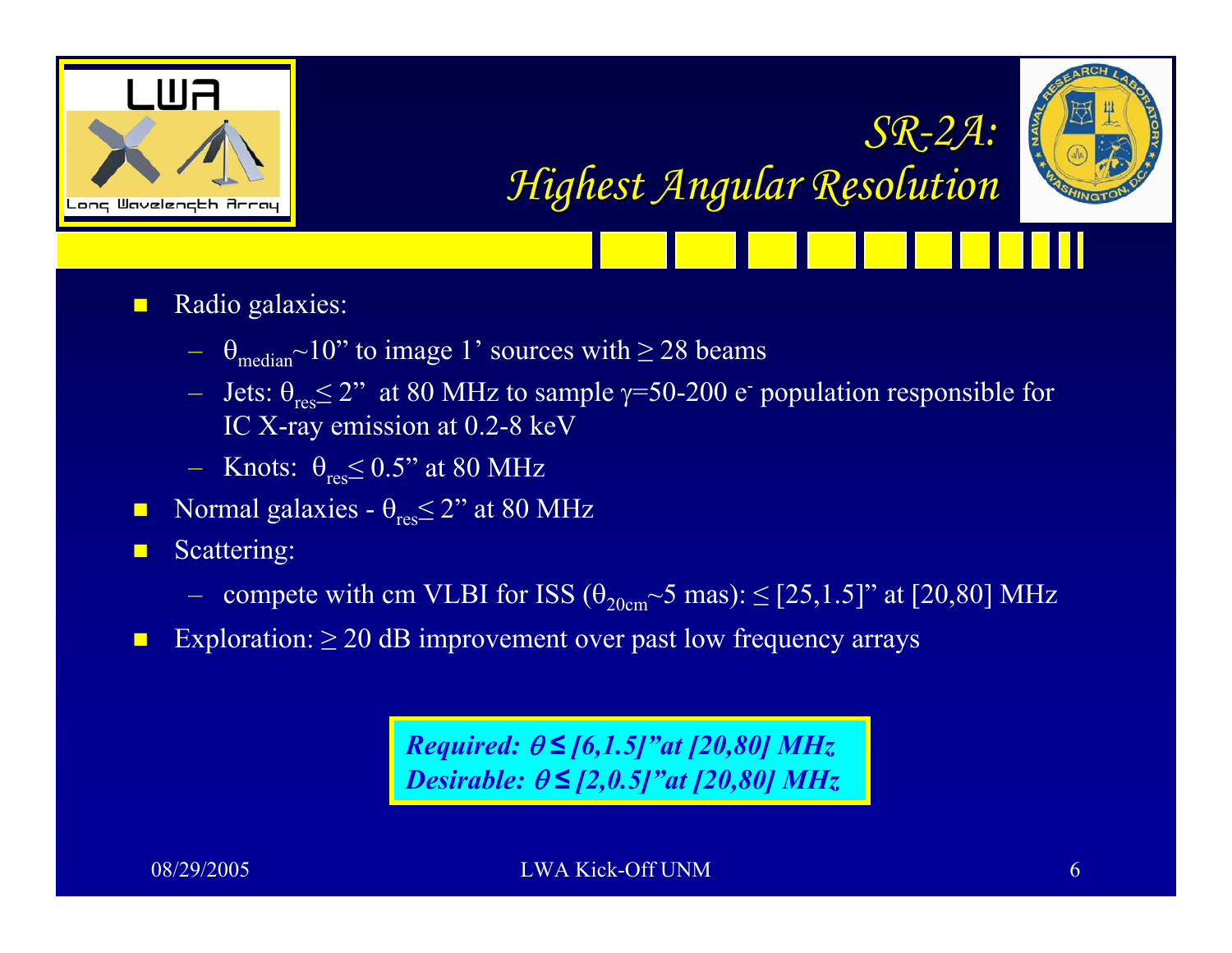



*TS -2A:*

*Longest Baselines (B Longest Baselines (Bmax)*

 $\blacksquare$ Practical Considerations: Confusion

- Sufficient resolution to avoid classical confusion in short to moderate integrations
- $-$  Assume A<sub>e</sub>=1E6 m<sup>2</sup> at 20 MHz,  $\Delta v$ =4 MHz, array effic.= 50%
	- » 100 km: CC is [4,0.2] mJy at [20,80] MHz, requires [0.25,23] hrs
	- » 400 km: CC is [0.5,0.025] mJy at [20,80] MHz, requires [16,1470] hrs.
	- » 600 km: CC is [0.3,0.015] mJy at [20,80]MHz, requires [44,4100] hrs.
- Sufficient resolution to mitigate strong source sidelobe confusion
- $\blacksquare$ Practical upper limit: run out of calibrators of sufficient brightness
- $\blacksquare$ Sharing of infrastructure: 400 km LWA fits with New Mexico Array
- П ■ Scattering limits on resolution: [7,0.4]" at [20,80] MHz
- $\blacksquare$ Longer than existing and previous interferometers by 2-3X

**Required: Bmax≥ 400 km, or ≤[8,2]" at [20,80] MHz Desirable:**  $B_{\text{max}}$  ≥ 600 km, or ≤[7,1.4]" at [20,80] MHz Ref: 400 km ~ [2.7E4,1.1E5]λ at [20,80] MHz;  $B_{max-VLA}$ ~1.8E5 λ at 20 cm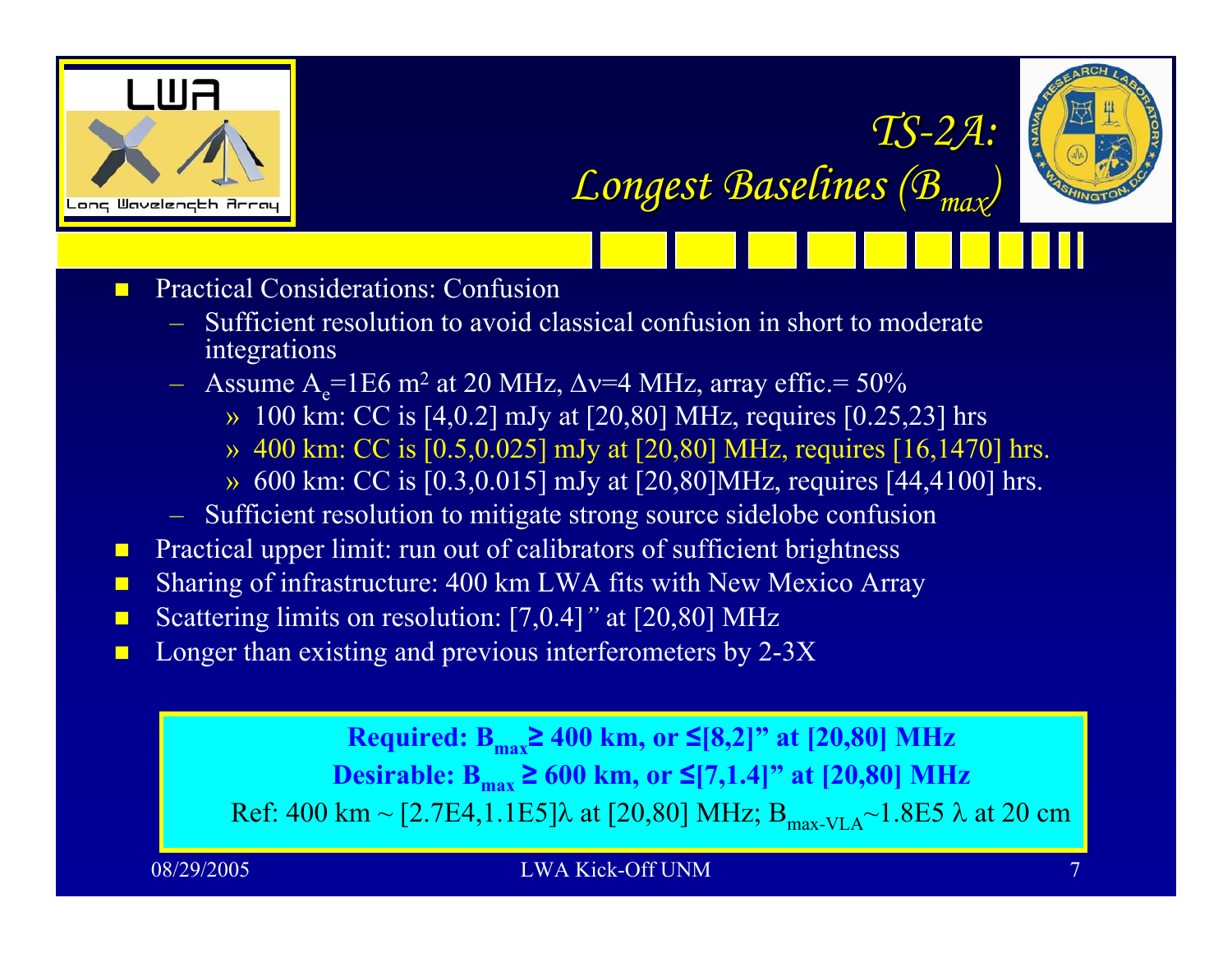





- $\blacksquare$ **Cosmic Ray Tomography (HII regions):**  $\theta_{\text{LAS}} \geq [40, 10]$ ' at [20,80] MHz
- $\blacksquare$  Largest nonthermal sources
	- $-$  Cen A  $\sim$  10<sup>°</sup>
	- SNRs, Cygnus Loop & HB21 ~ 5 °
	- Galactic Center structures ~4 °
- $\blacksquare$  Clusters and Large Scale Structure
	- Typical cluster  $\sim 2$  Mpc =  $[2.5, 0.3]$ <sup>o</sup> at z =  $[0.01, 0.1]$
	- Supercluster/filaments visible at redshifts comparable to the Coma Cluster ( $z \sim 0.025$ ) with sizes  $\sim 7^{\circ}$  across
- $\blacksquare$ Sun & Solar Wind (e.g. CMEs) :  $\theta_{\text{LAS}} \geq [5,2]^{\circ}$  at [20,80] MHz

*Requires:*  $\theta_{\text{LAS}} \geq [8,2]^{\circ}$  *at [20,80 MHz] Desirable:*  $\theta_{\text{LAS}} \geq [16, 4]^{\circ}$  *at* [20,80 MHz]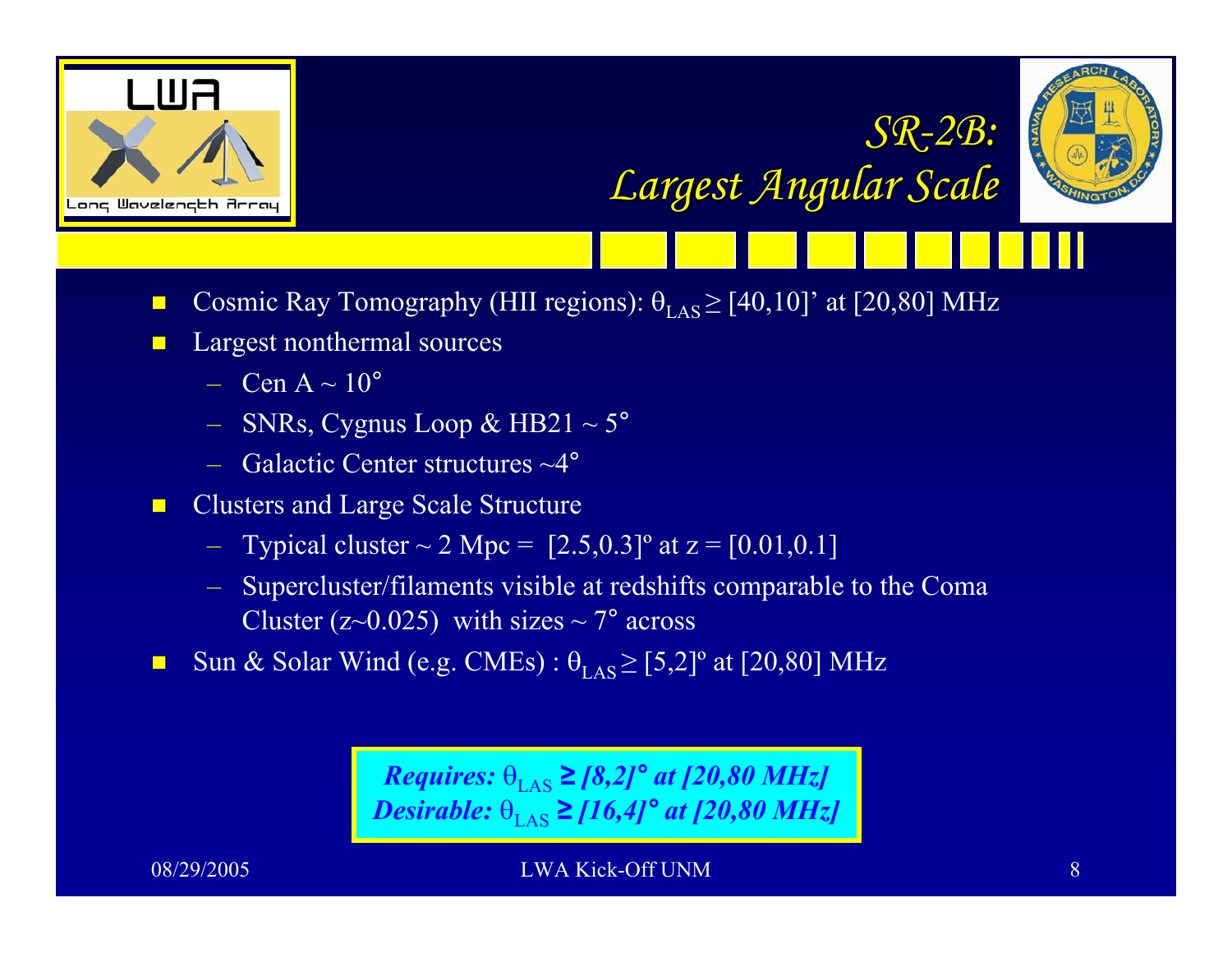



 $\textit{Shortest Baselines} \left( \mathcal{B}_{\textit{min}} \right)$ 

*TS -2B:*

- $\blacksquare$  Configuration studies required to quantify radial density profile of collecting area to realize naïve λ/D-based estimates
	- » Need simulations to demonstrate realistic capability of recovering extended structure in both snapshot & synthesis imaging
	- » Need to determine radial density profile consistent with assumptions about needs to avoid classical confusion in short to medium integrations
- П Can stations be closer than theoretical 100 m minimum (ie overlapping stations)? П Shadowing constraints?

**Required: Bmin≤ 100 m {LAS ≥[8,2]° at [20,80] MHz}**  $\bf{Desirable:}\ \bf{overlapping}\ \bf{B}_{min} \leq 50\ \bf{m}\ \{S[16,4]^{\circ}\ \bf{at}\ [20,80]\ \bf{MHz}\}$ Ref: 100 m ~ [7,27]λ at [20,80] MHz;  $B_{min-VLA}$ ~175 λ at 20 cm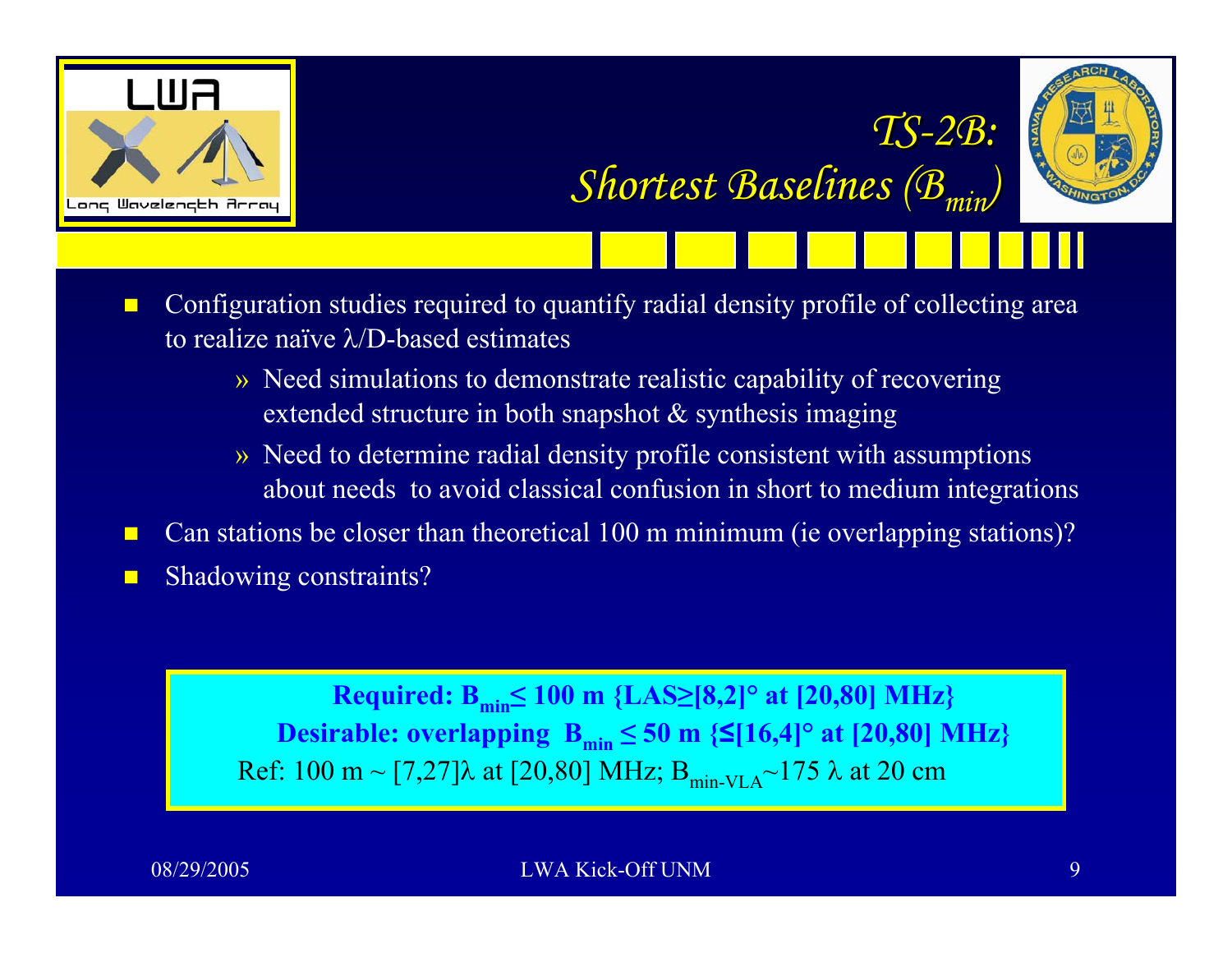





П Ability to image weak and extended sources at mJy to sub-mJy/bm sensitivity

- Steep-spectrum sources such as cluster relics and halos
- Extra-solar planets
- HII region tomography for determining the 3D distribution of the cosmic ray electron gas

 $\Box$  Detection of non-thermal sources should be competitive with other large facilities – at least for surveys

 $\rightarrow$  eg. EVLA:  $\sigma_{20cm}$  = 6  $\mu$  Jy (stokes I, 1 hr)

- $\rightarrow$  With A<sub>e</sub> ~ 1 E6 m<sup>2</sup> (20 MHz) the LWA competes for α ≤ [-1.2,-1.5] at [20,80] MHz – much better for surveys because of large FoV
- $\Box$ Exploration: realize  $\geq 20$  db improvement over past arrays

*Required:*  $\sigma$  = [1.0,0.5] mJy at [20, 80] MHz [A<sub>e</sub> = 1 E6 m<sup>2</sup> at 20 MHz] *Desirable:*  $\sigma \leq [0.5^{\ast}, 0.1]$  mJy at [20,80] MHz [ $A_e = 4$  E6 m<sup>2</sup> at 20 MHz] *\*Classical Confusion at 400 km*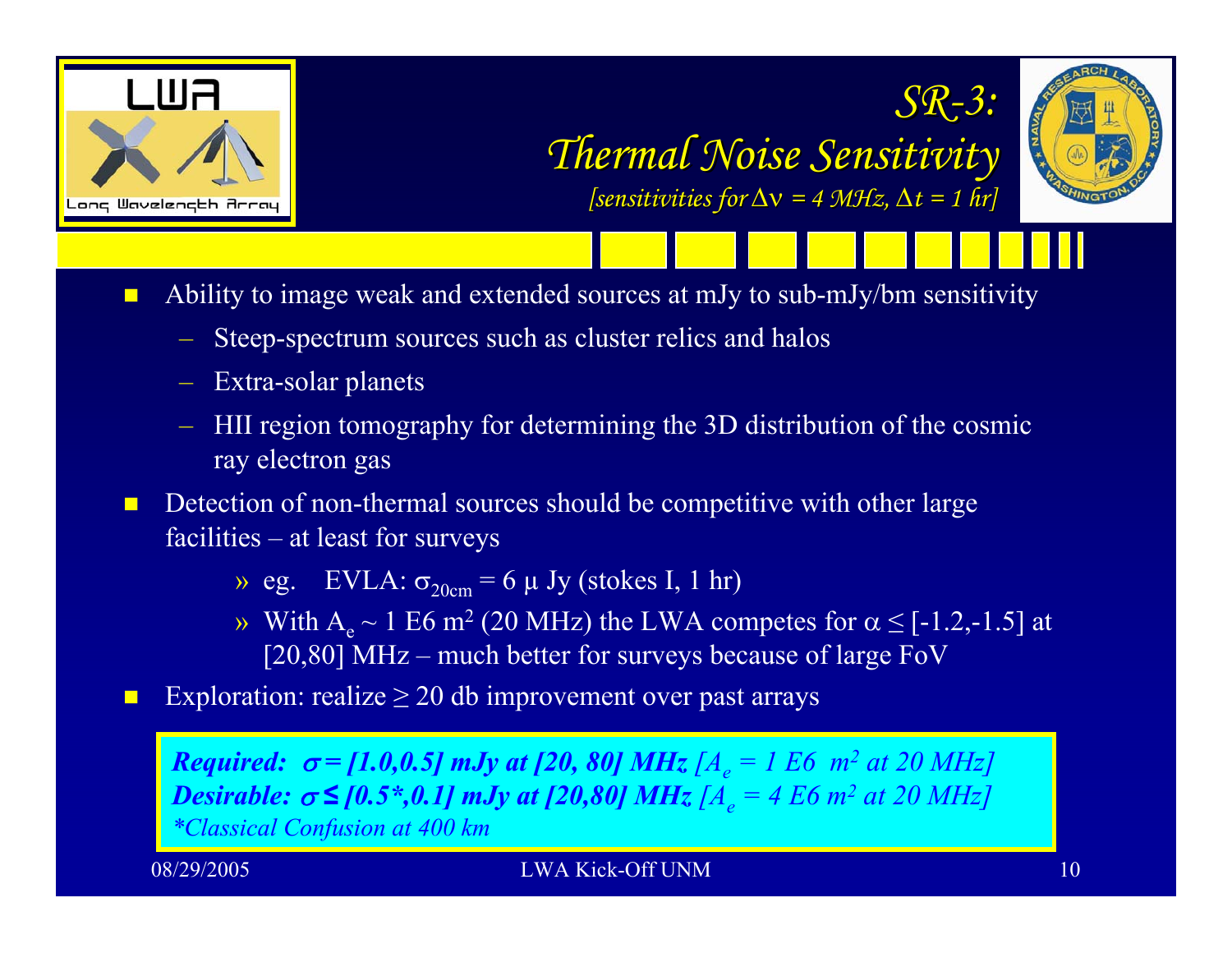



*Collecting Area Collecting Area*

- $\blacksquare$  $A_e$  = 1E6 m<sup>2</sup> provides  $\geq$  20 dB sensitivity improvement over existing and past low frequency arrays
- $\blacksquare$  # of Dipoles
	- $\Omega_{\rm FWHP} \sim 3$  steradians at [20,80] MHz
	- $A_{\text{e-dipole}} \sim \lambda^2/\Omega \sim [75, 4.7] \text{ m}^2 \text{ at } [20, 80] \text{ MHz}$ (subtle function of ν )
	- $A_e$  ~1 E6 m<sup>2</sup> at 20 MHz requires ~ 13,500 dipoles



*TS -3A:*

**Required: A <sup>e</sup>= 1 E6 m 2 at 20 MHz Desirable: A <sup>e</sup>= 4 E6 m 2 at 20 MHz**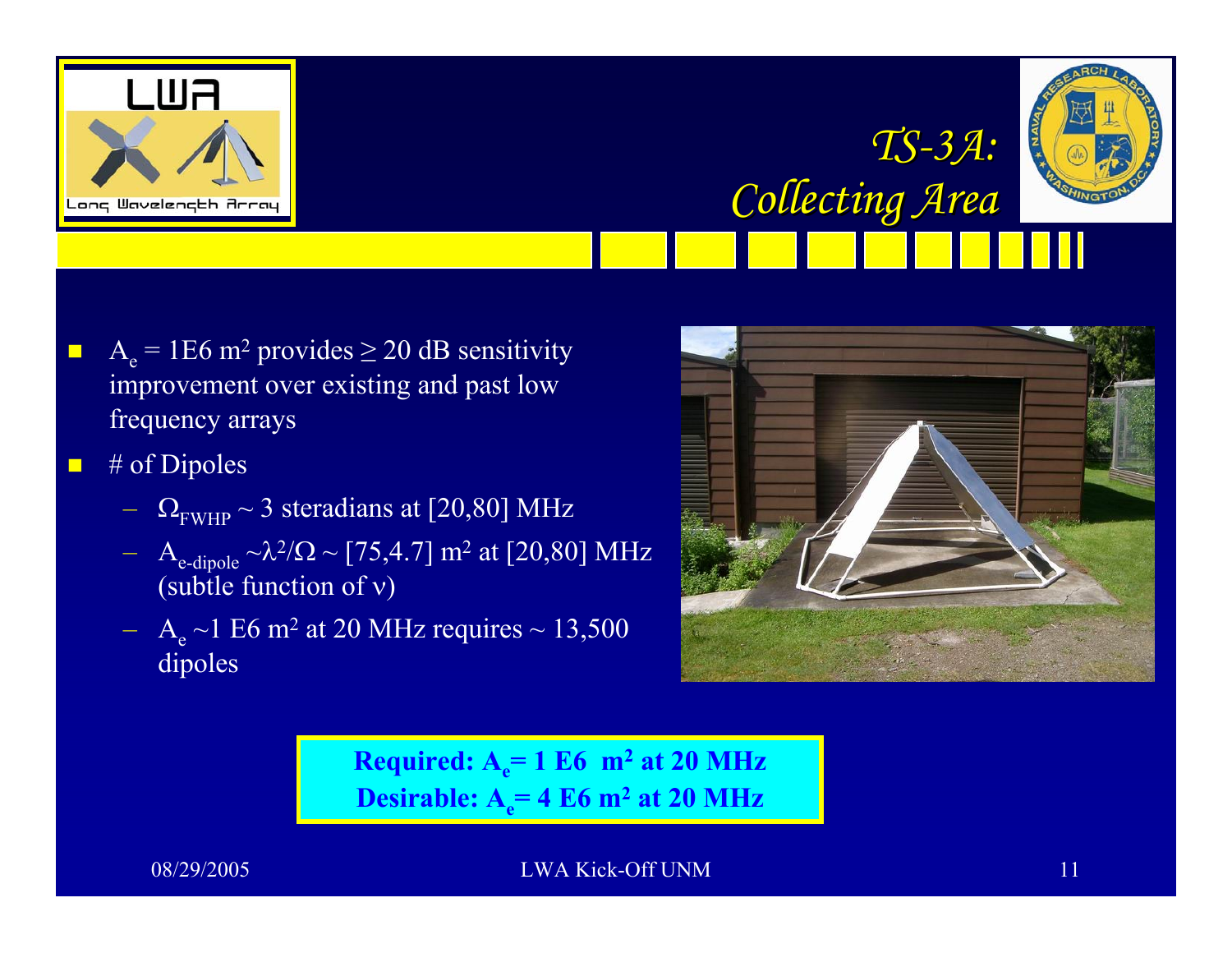

*TS -3B:* 

*Dynamic Range (DR) Dynamic Range (DR)*

- $\blacksquare$ Scientifically flows from many requirements, most notably sensitivity
- $\blacksquare$  DR should allow thermal noise limited imaging beyond short integrations and ideally to classical confusion limits
- $\blacksquare$  Thermal noise is not the main limitation
	- » Sidelobe & main beam confusion
	- » RFI
	- » Calibration errors (e.g. poor phase calibration related to ionosphere)
- $\blacksquare$ Simulations needed to verify calibration & imaging performance
- $\blacksquare$ DR to accommodate powerful solar bursts – requires special consideration

*Required: DR ≥ [1 x10 3,2x10 3] at [20,80] MHz* 1 hr thermal noise in presence of 1 Jy source *Desirable: DR* ≥ [2x10<sup>3</sup>,8x10<sup>3</sup>] mJy at [20,80] MHz 20 MHz limit assumes 400 km classical confusion limit in presence of 1 Jy source.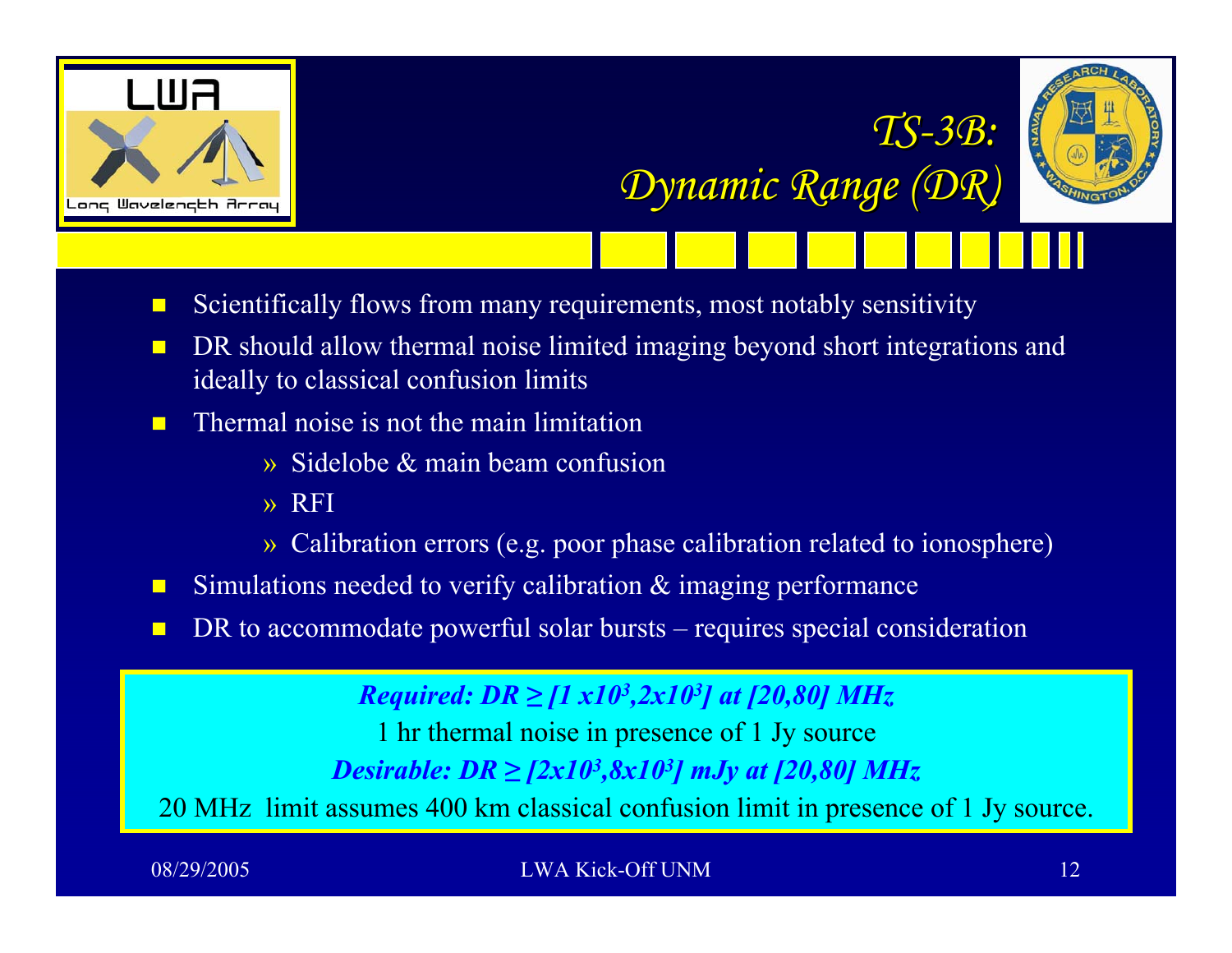



*SR-4:* 

*Instantaneous Bandwidth Instantaneous Bandwidth*

- $\blacksquare$  Continuum studies
	- Broader bandwidth increases sensitivity but introduces errors in flux density related to the spectral index of each source
	- $-$  For SI work it is desirable to have a few % flux accuracy or better
		- » Δν/ν = 10%: for  $\alpha$  = [-0.7,-3], ΔS = [3,16]%
		- » errors may be mitigated in some cases by spectral modeling of data
- $\blacksquare$  Broad-band phenomena (handle as special requirements, or address with multiple beams)
	- CR air-showers:  $\Delta v > 32$  MHz at dipoles
	- Coherent emission from GRBs
	- Tracking drifts of solar bursts: Δν ≥ 32 MHz

*Required: Tunable with* Δν*max= 4 MHz:* Δν*/*<sup>ν</sup> *≤ [20,5]% at [20,80] MHz Desirable: Tunable with* Δν*max= 8 MHz:* Δν*/*<sup>ν</sup> *≤ [40,10]% at [20,80] MHz*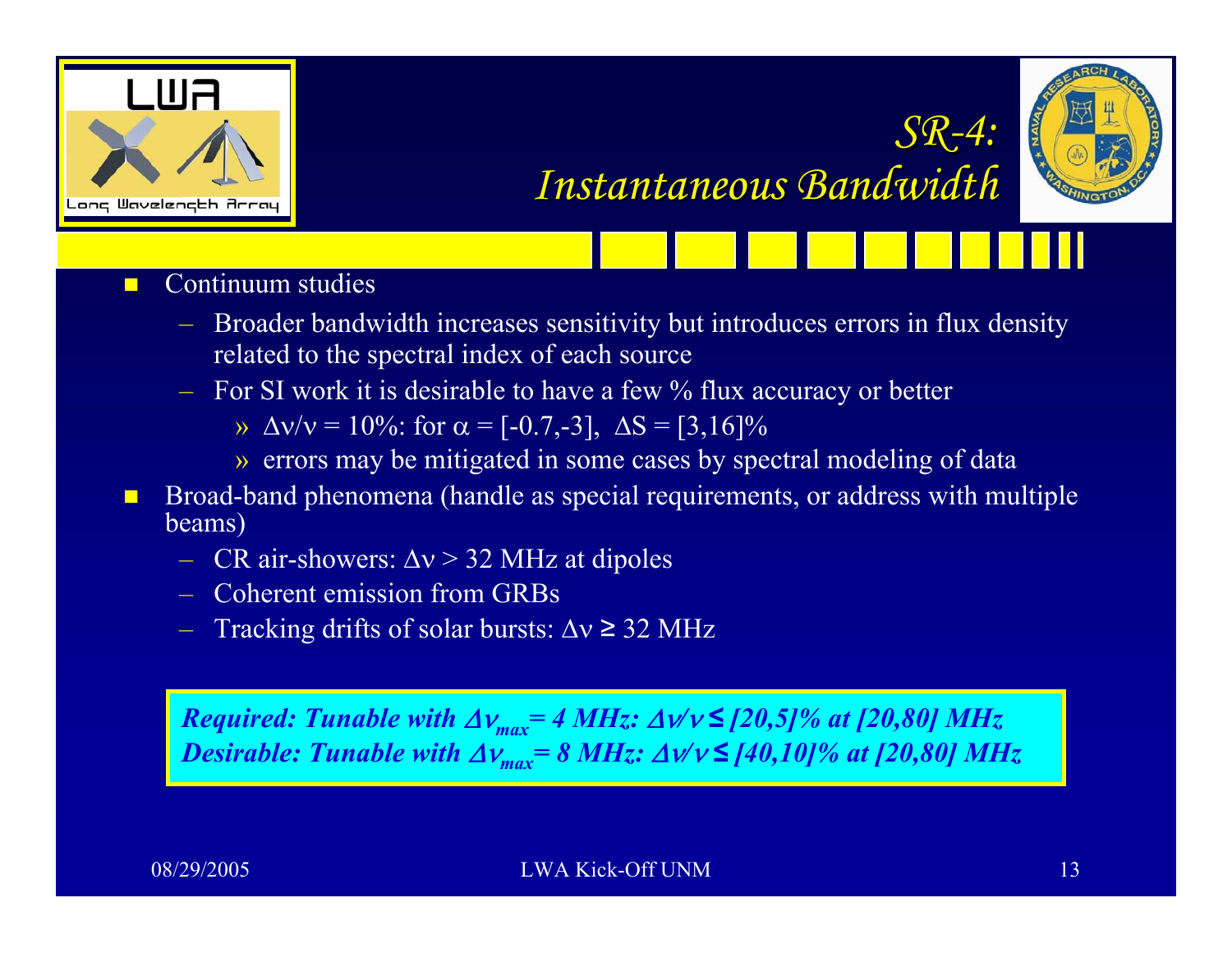



*Spectral Resolution Spectral Resolution*

*SR-5:*

- $\blacksquare$ Radio Recombination Lines from the cold  $ISM$  – require  $\Delta v \le 500$  Hz
- $\blacksquare$ **H** HI absorption requirements:  $\Delta v \sim$  few km/s, or  $\Delta v \le 1$  kHz at 100 MHz
- $\blacksquare$  Must prevent bandwidth smearing in widefield imaging:
	- 10% reduction in 1.25 kHz channel at 20 MHz and primary beam first null for 400 km baselines
- $\blacksquare$ Radar: Solar:  $\leq 100$  Hz; Planetary:  $\leq 10$  Hz
	- Consider as special requirement?

*Required:* Δν *≤ 100 Hz Desirable:* Δν *≤ 10 Hz*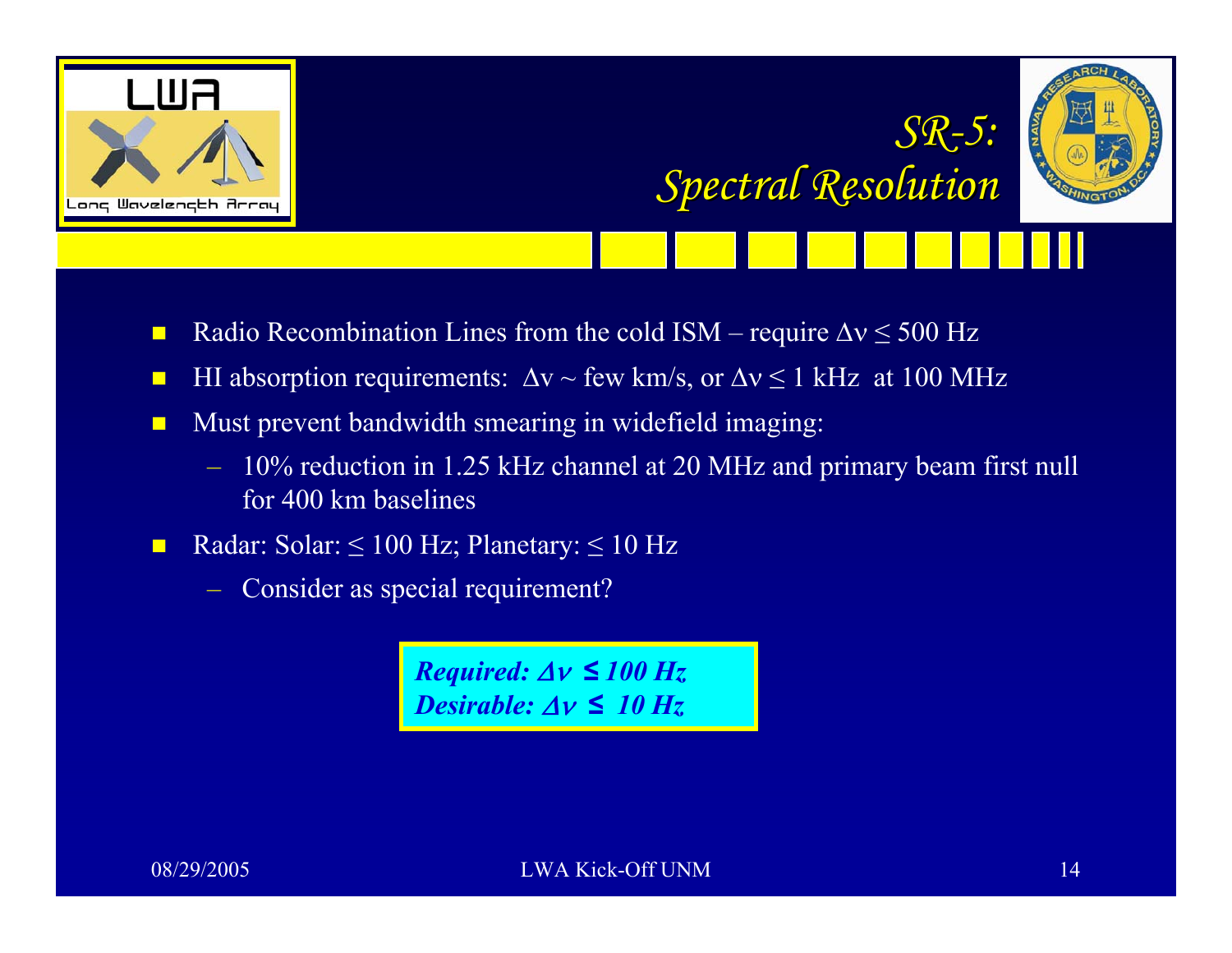



*SR-6:*

*Temporal Resolution Temporal Resolution*

- $\blacksquare$  Wide-field Imaging; prevent time averaged smearing
	- Δτ *≤* 0.9 sec for 10% flux reduction at 20 MHz, primary beam first null and 400 km baseline
- $\blacksquare$  Time variable phenomena such as:
	- Flare stars: Δτ **~** 50-100 msec
	- $−$  Solar & Space Weather, CMEs, Flares, IPS, IP Shock:  $Δτ ≤ 100$  msec
		- » Consistent with low frequency FASR specs
	- Pulsars: Δτ~ 100 μs
- $\Box$ **■** Cosmic-ray airshowers:  $\Delta \tau$  > 50 nsec at the dipoles – special application
- $\blacksquare$ **■** Ionospheric structure including TIDs:  $Δτ~10$  msec

## *Requires:* Δτ *≤ 10 msec*

*Desirable:* Δτ *≤ 100*  μ*sec*

(need special provision for dipole based sampling at  $\Delta \tau \leq 50$  nsec)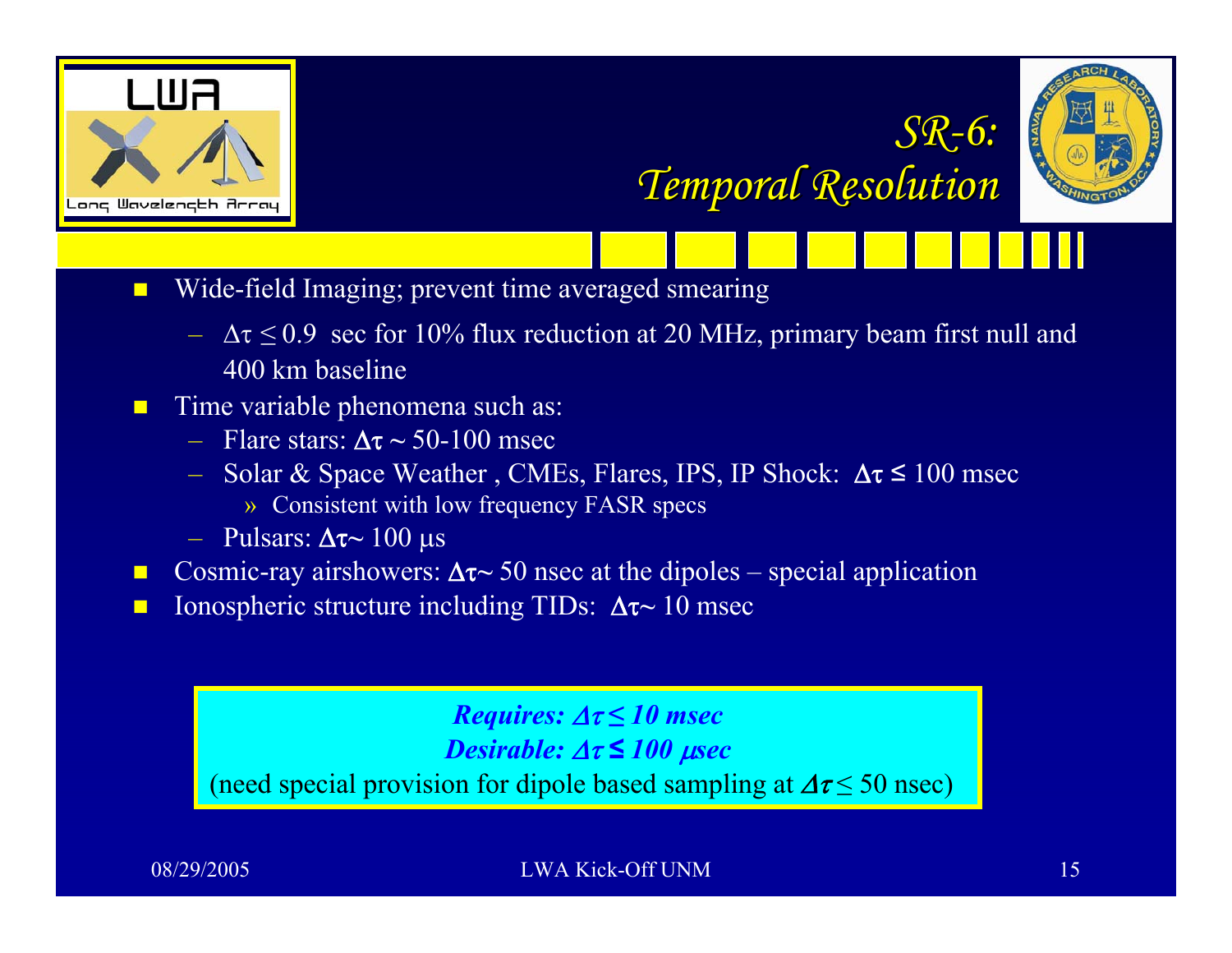

*TS -4 ,5& 6: 4 ,5& 6: Bandwidth, Spectral & Temporal Resolution Bandwidth, Spectral & Temporal Resolution*

- $\blacksquare$  Instantaneous Bandwidth
	- Must be able to achieve twice Nyquist sampling rate
- $\blacksquare$  Spectral Resolution
	- $\sim$  RFI excision requires  $\Delta v \leq 1$  kHz
- $\blacksquare$  Temporal Resolution
	- Calibration need to sample data on timescales fast compared to ionospheric changes:  $\leq 1$  second
- $\blacksquare$  Correlator design is directly impacted: instrument bit-rate must support maximum desired timescales and spectral resolution requirements in combination with bandwidth, polarization, sampling rate, etc.

**Required:** Δν*max= 4 MHz,* Δν **≤ 100 Hz,**  Δ **τ = 10 msec Desirable:** Δν*max= 8 MHz,* Δν **≤ 10 Hz,** Δτ **≤ 100**  μ**sec**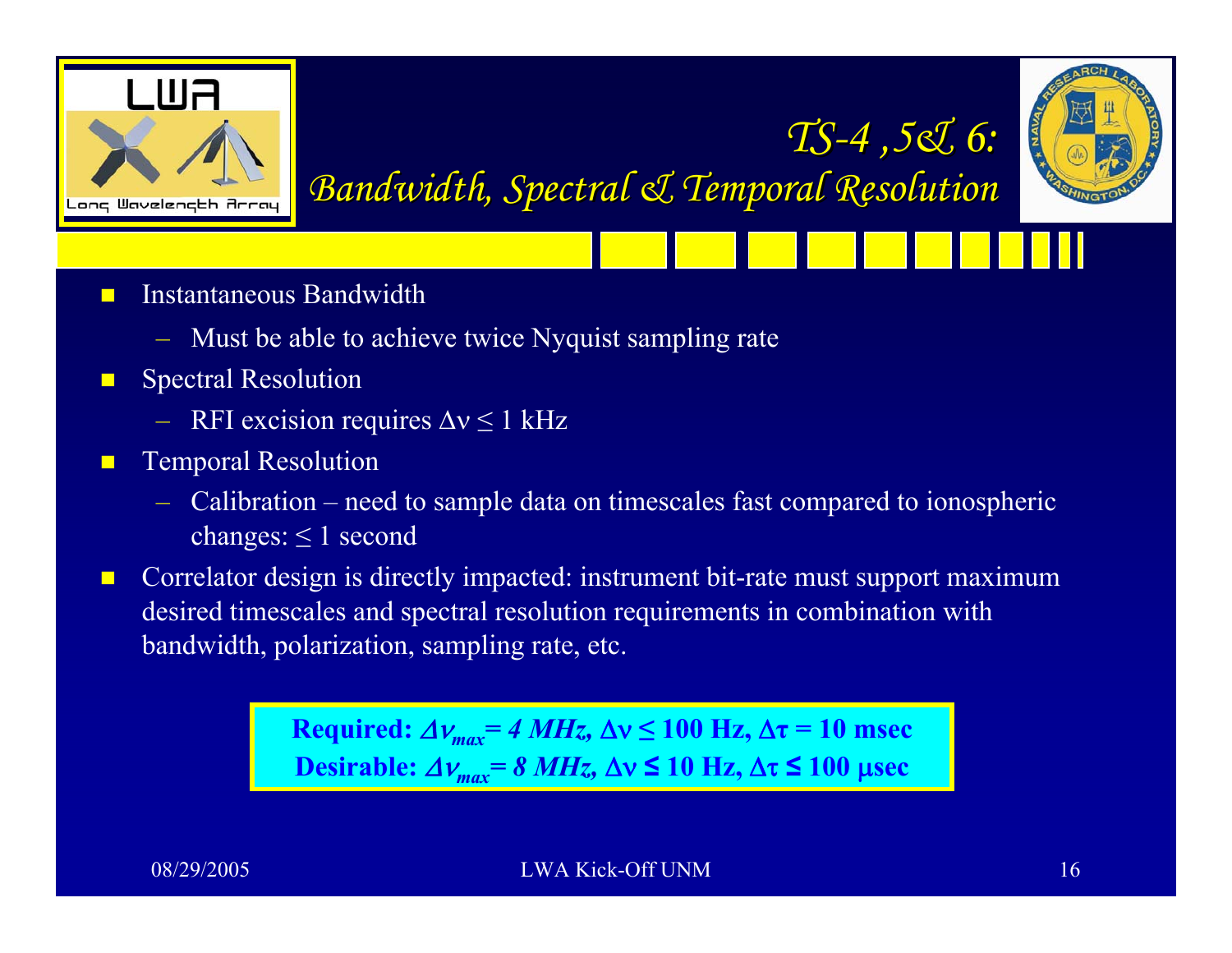

# *SR-7 & TS -7: Polarization Studies Polarization Studies*



- $\blacksquare$  Scientific Goals
	- Polarization studies of pulsars, solar and interplanetary magnetic phenomena, Jupiter, and polarized Galactic and extragalactic sources are all possible
	- A second polarization provides increased sensitivity
	- 2 circular polarizations are required to mitigate against differential absorption of circularly polarized coherent sources
- $\blacksquare$  Technical Requirement
	- Circular polarization must be presented to the correlator because of Faraday rotation in the ionosphere
	- $-$  Polarization purity realizing  $\geq 10$  db over much of the sky will be challenging – hope to achieve  $\geq$ 20 dB after calibration

*Required: 1 circular polarization, isolation ≥ 10 dB Desirable: full polarization (2 linears or 2 circular) ≥ 20 dB*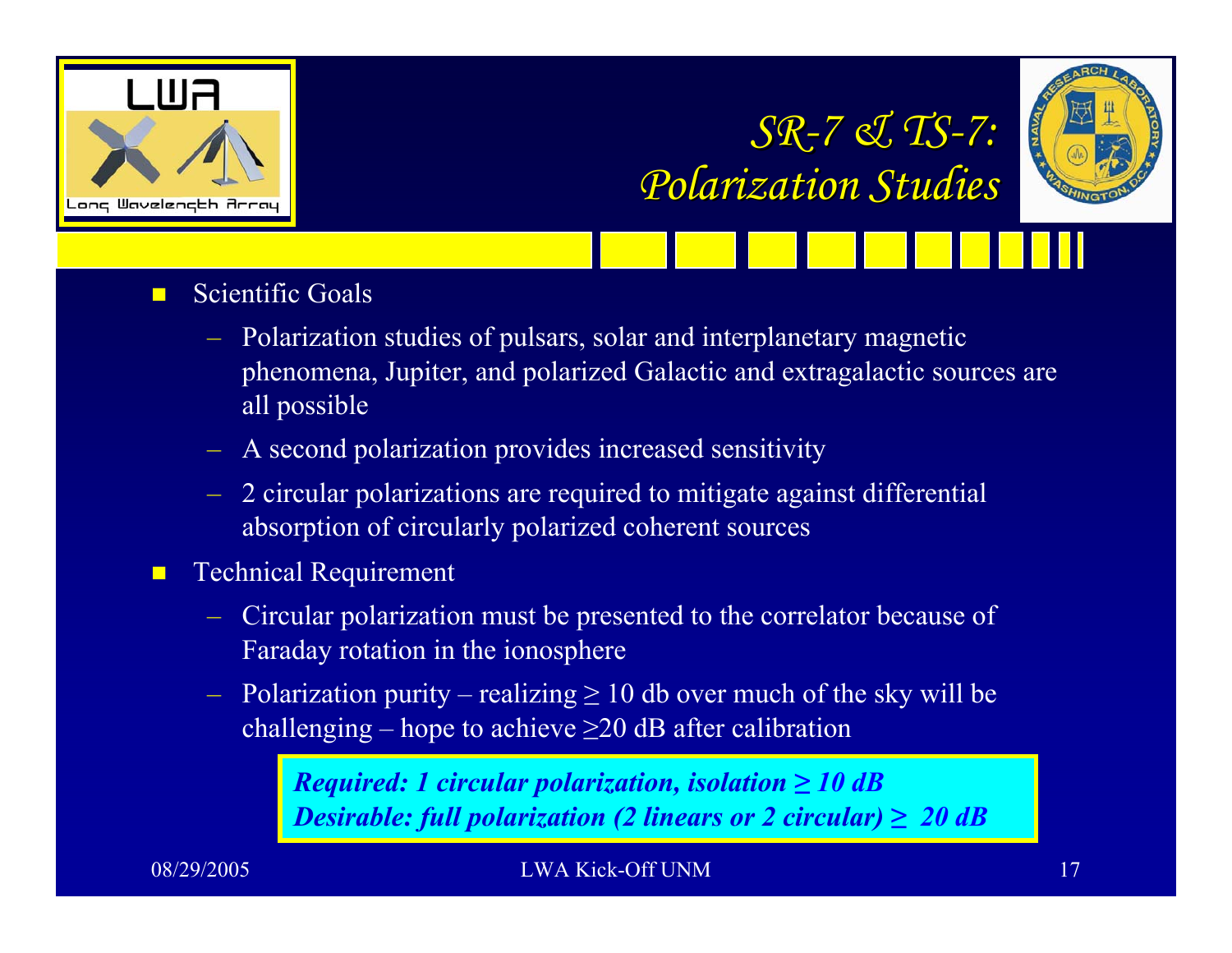



*SR-8:*

*Sky Coverage Sky Coverage*

- $\Box$ Desire the widest possible sky coverage to maximize visible objects
- $\blacksquare$  Declination coverage
	- Galactic center studies require good imaging to at least  $\delta = -30^{\circ}$
	- $-$  Ideally would extend into the 4<sup>th</sup> quadrant, and include imaging of bright, isolated objects at low declinations
		- » Clark Lake imaging of eg. Fornax A, Puppis A

*Requires: Good imaging to*  δ *≤ -30 °Desirable: Bright objects to*  δ *≤ -40 °*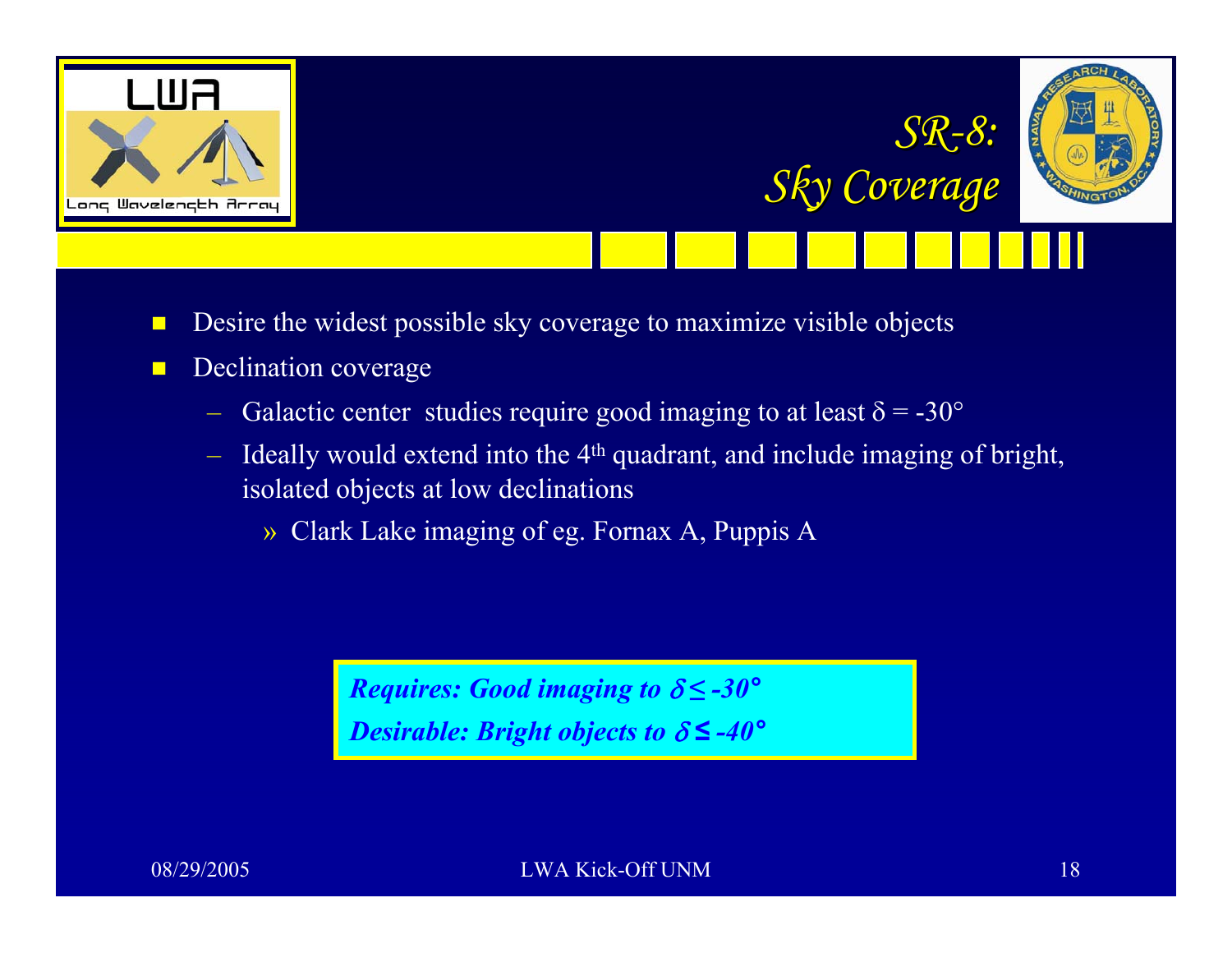

*TS -8: Zenith Angle Coverage Zenith Angle Coverage*



 $\blacksquare$ Zenith Angle Coverage

- $-$  Q<sub>HPBW</sub> of our active antennas is  $\sim 100^{\circ}$  (z  $> 40^{\circ}$  gives  $\delta$   $>$  -16 $^{\circ}$ )
- $-$  As demonstrated at Clark Lake and the 74 MHz VLA, observations to z  $>$ 15 $^{\circ}$  ( $\delta$  $>$  -40 $^{\circ}$ ) will be possible in good ionospheric weather and at reduced sensitivity

 $\blacksquare$  Extend array geometry in the north-south direction to compensate for forshortening at low zenith

> *Requires: Good dipole performance to z > 40 °Desirable: Restricted dipole performance to z > 15 °*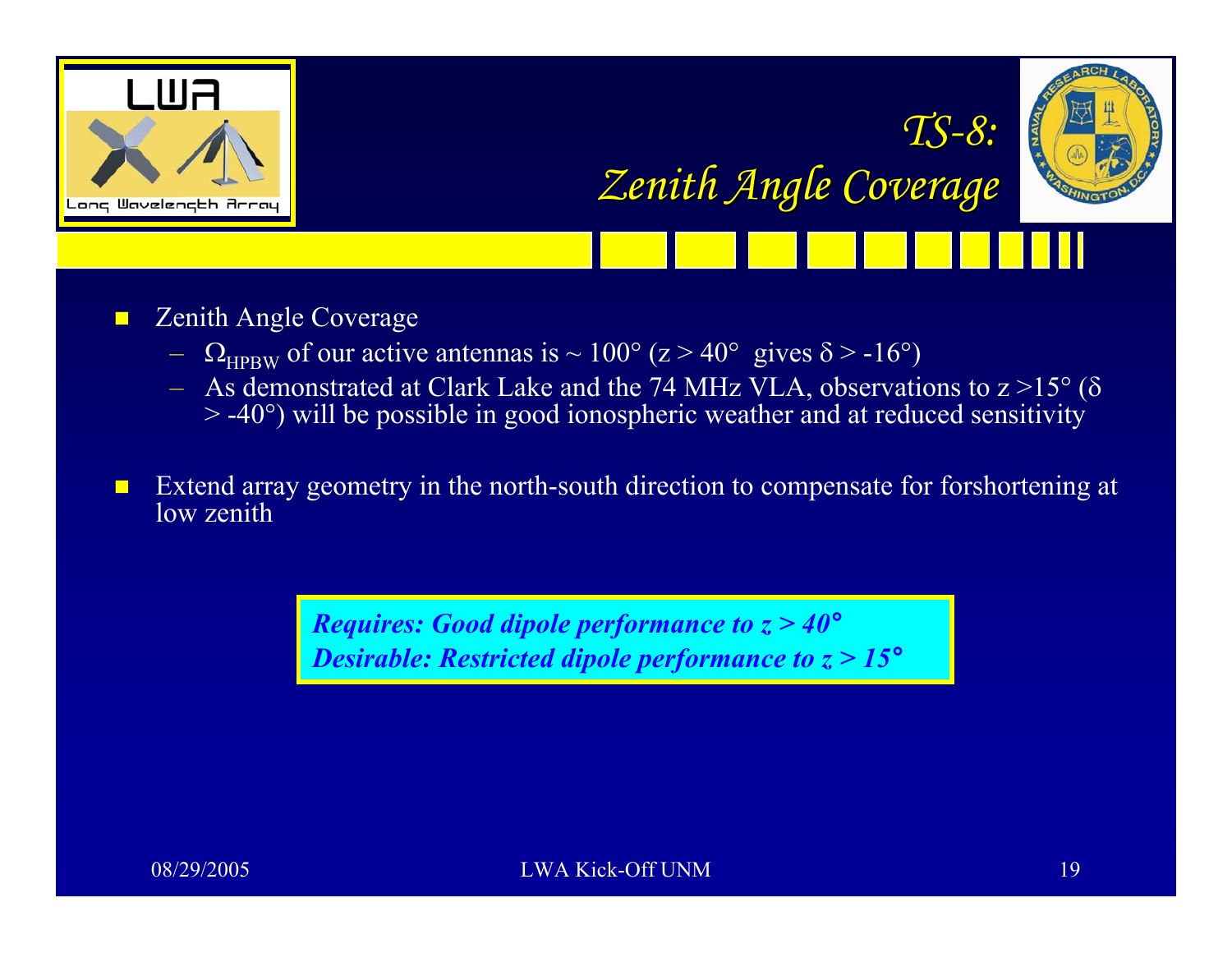





- П Science requirements:
	- Would like a FoV as least as large as the LAS we hope to image, to avoid mosaicking
	- Survey-speed will be maximized by larger FoV
	- Sky monitoring efficiency is also increased
	- A larger FoV improves the chances of finding rare and/or transient sources in each observation
- П Technical Considerations
	- $\lambda/D$  gives us  $\theta_{\text{FoV}} \sim [8,2]^{\circ}$  at [20,80] MHz for 100 m stations

*Requires: FoV ≥ [8,2]° at [20,80] MHz Desirable: FoV ≥ [16,4] ° at [20,80] MHz*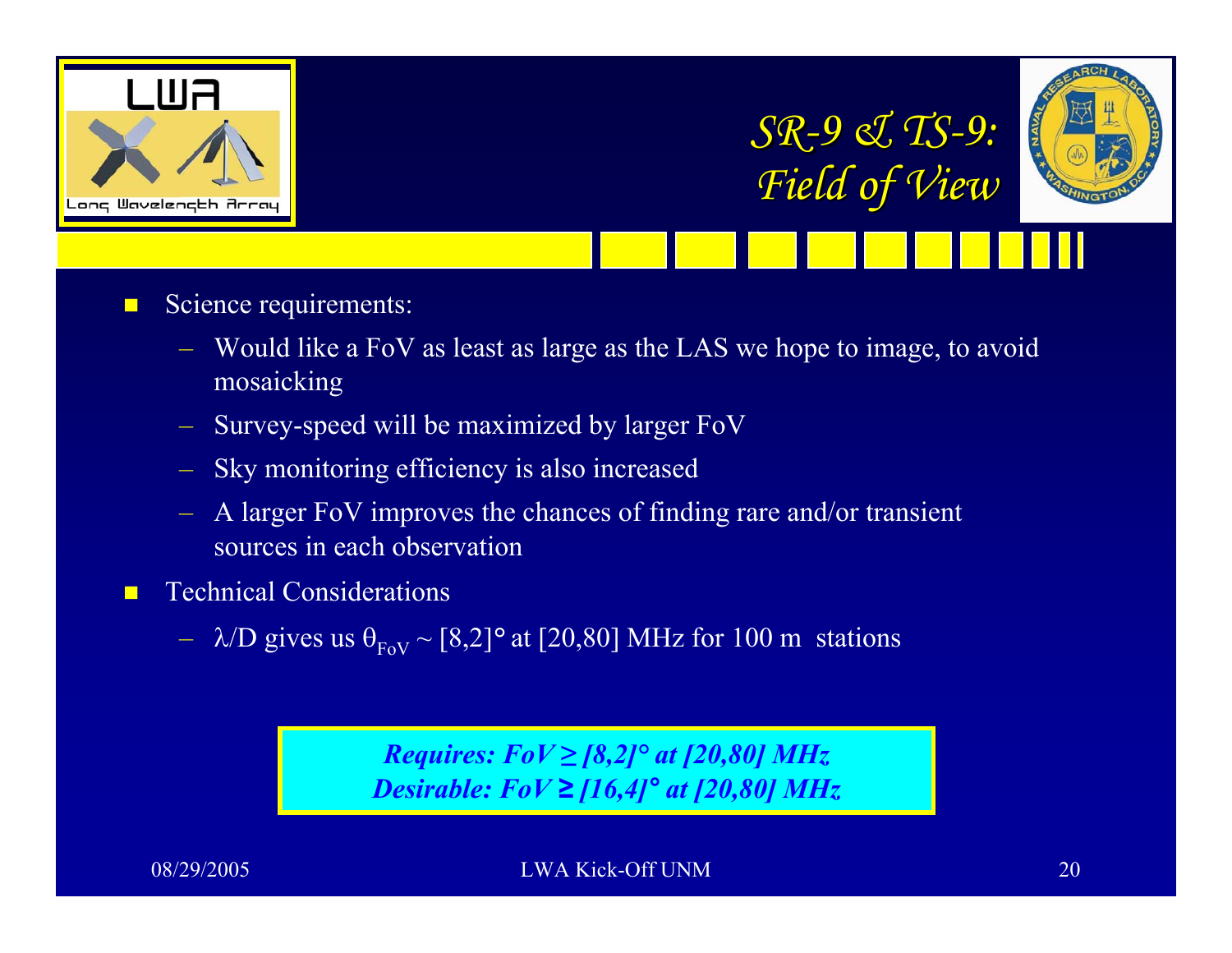





- $\blacksquare$  Useful to have at least 2 full sensitivity beams
	- "solar beam"
	- "student/outreach beam"
	- "maintenance beam"
	- "survey beam"
	- "transient beam"
- $\blacksquare$ Use of multiple beams enhances the survey speed of the instrument
- $\blacksquare$  Multiple beams can be used to increase the instantaneous observed bandwidth for spectral studies

*Requires: 2 dual pol. beams (equiv. to 4 single pol. beams) Desirable: ≥ 4 single pol. beams*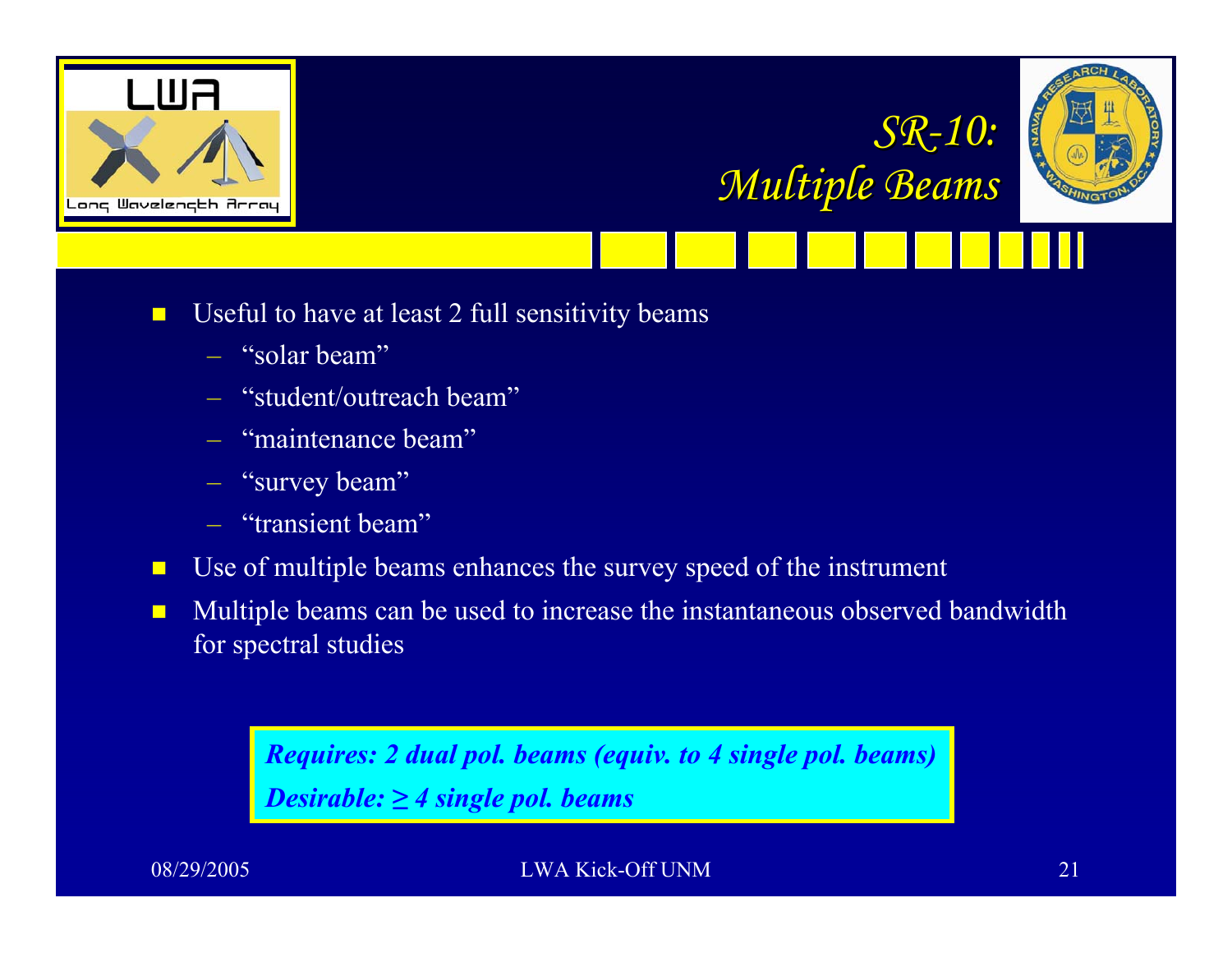



*TS -10:* 

*Multi-beaming beaming*

- $\blacksquare$ Can be used to multiply instantaneous bandwidth
- п Phase Calibration
	- Option to bootstrap calibration from our highest frequencies where [phase distortions, sensitivity] are at a [minimum, maximum] to lower frequencies
	- $-$  More than 2 beams are required to allow removal of  $2π$  phase ambiguities across frequency space
	- Multiple beams may be required to scan  $\&$  self-calibrate 3C  $\&$  4C sources in sky on sufficiently short timescales

*Required: 4 single pol. beams Desirable: ≥4 single pol. beams*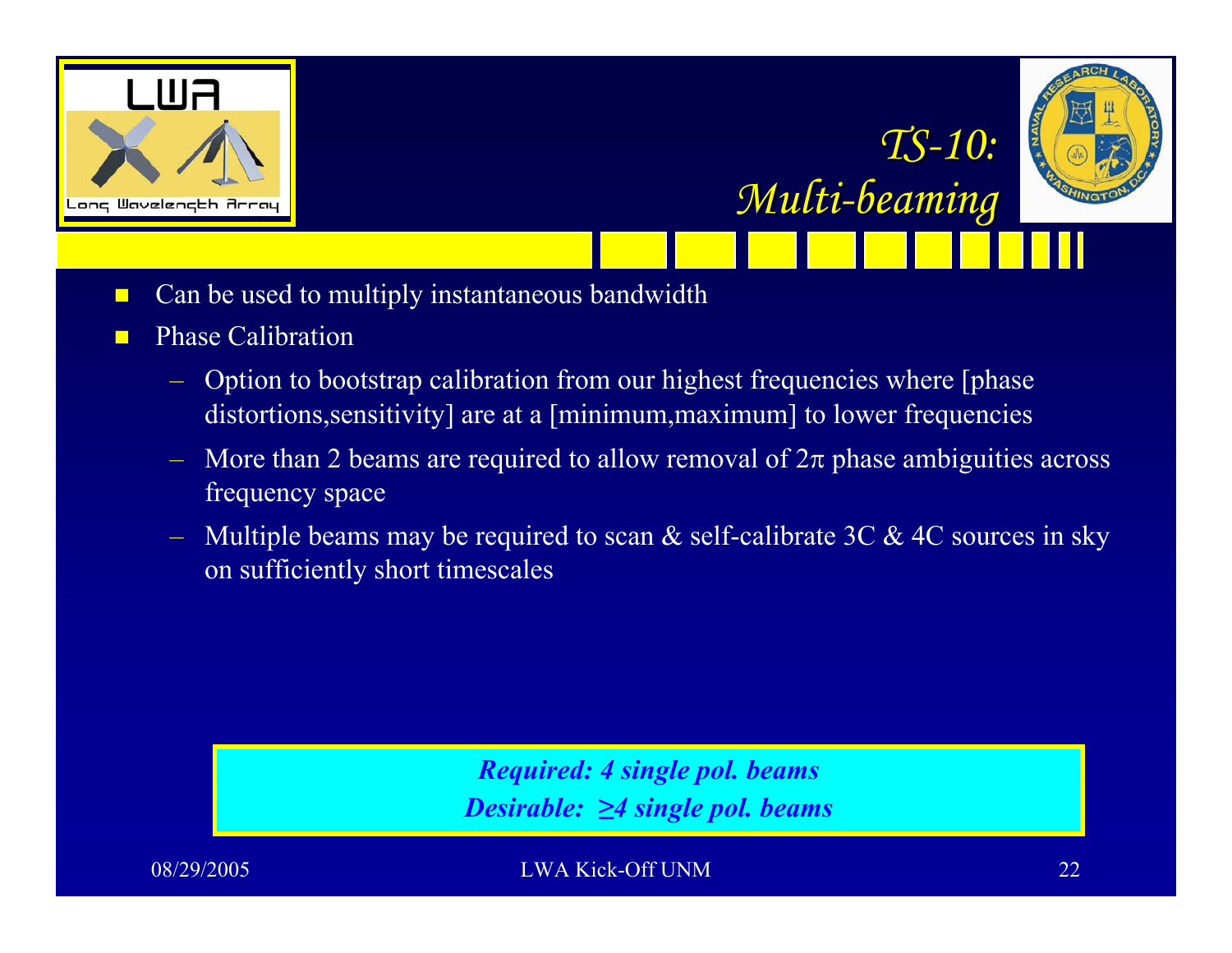

 $\Box$ 



*TS -11:*

*uv coverage uv coverage*

- Flows from many scientific requirements
	- Need sufficient uv coverage to suppress main-beam and side-lobe confusion in order to obtain good dynamic range
	- Need to achieve good balance between angular resolution and demanding surface brightness sensitivity requirements
	- Snapshot capability requires good instantaneous uv coverage
	- Simulations required to derive the optimal array configuration
		- » Ionospheric calibration may put priority on aperture plane coverage over uv coverage
		- » Need to sufficiently sample ionospheric pierce points required for Fourier (or other) characterization of ionospheric waves across FoV
	- Immovable stations is key challenge to achieving good uv coverage

**Required: Approach VLA multi-configuration uv coverage Desirable: Exceed VLA multi-configuration uv coverage**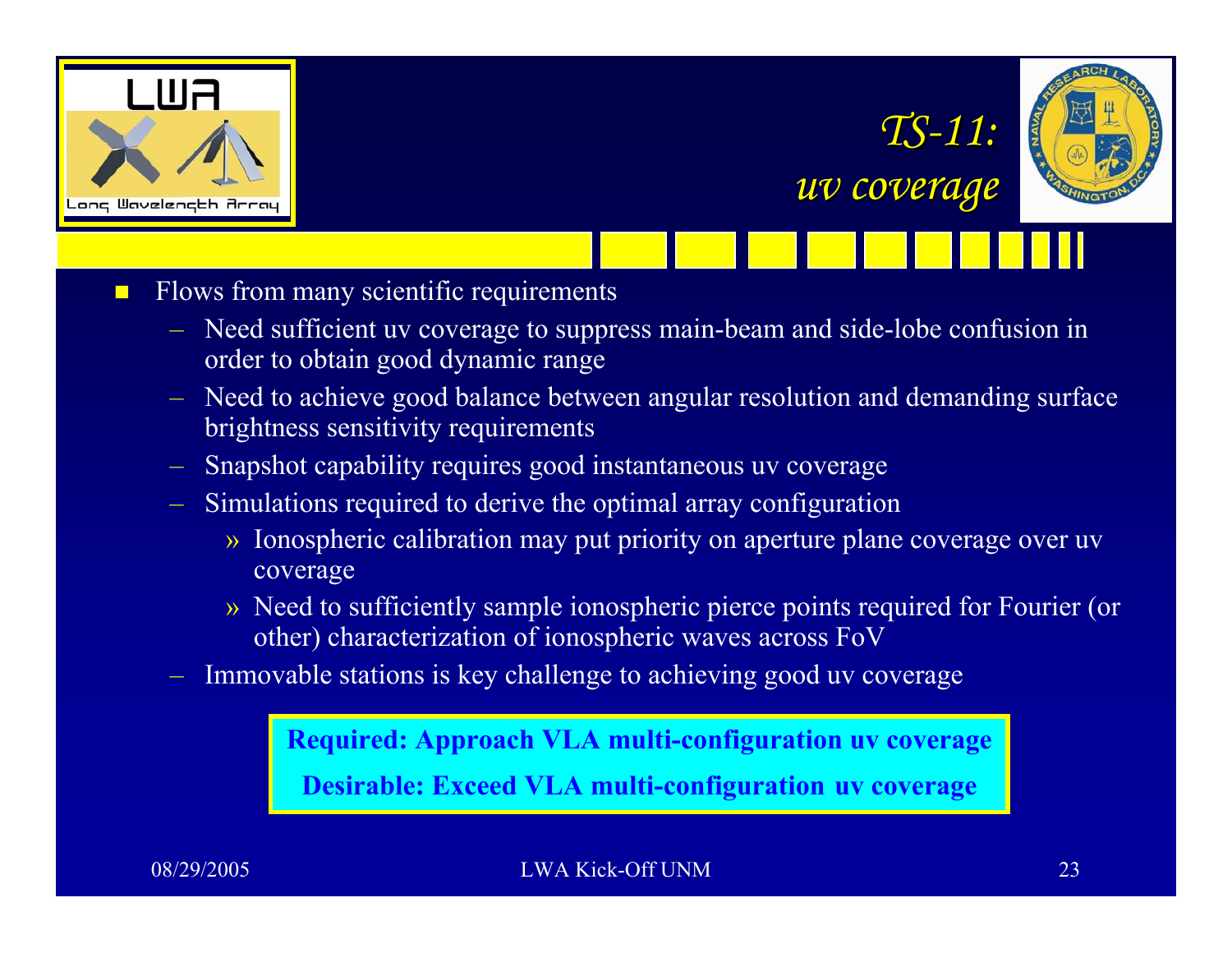



*The Perfect Array? The Perfect Array? Guidance for Number & Size of Stations, Guidance for Number & Size of Stations,*

- $\blacksquare$ **Station Diameter**  $(D_s)$ 
	- $-$  VLA : D<sub>S</sub> = 25 m too small at 74 MHz (6.2 λ), OK at 300 MHz (27 λ)
	- The equivalent at 80 MHz is  $D_s = 100$ m or 4X smaller FoV (16X in area)
- $\blacksquare$  # of Dipoles per station (N<sub>DS</sub>)
	- Minimize station sidelobes, & preserve collecting area across 20-80 MHz
		- $\rm{N_{DS}}$  = 250-350 allows a natural taper to minimize primary beam sidelobes
	- − Estimate needed for calibration: N<sub>DS</sub>≥ 234 ( $\lambda_{m}/4$ )<sup>0.1</sup>

» Based on VLA experience (self-cal and VLSS)

- $\blacksquare$ **For**  $N_{DS}$  = 256 dipoles, and  $A_e$  = 1 E6 m<sup>2</sup>: # of stations  $N_s$  = 53
- $\blacksquare$ ■ *uv coverage:*  $N_S$ = 53 matches multi-configuration  $VLA$ :  $4N_{VLA}^2$  $2N_{LWA}^2$ !!

*Required: D<sub>S</sub>= 100m, N<sub>DS</sub>= 256, N<sub>S</sub> = 53 Desirable: D<sub>S</sub>* > 100m, N<sub>DS</sub> > 256, N<sub>S</sub> > 53 **Simulations needed to verify calibration & imaging performance**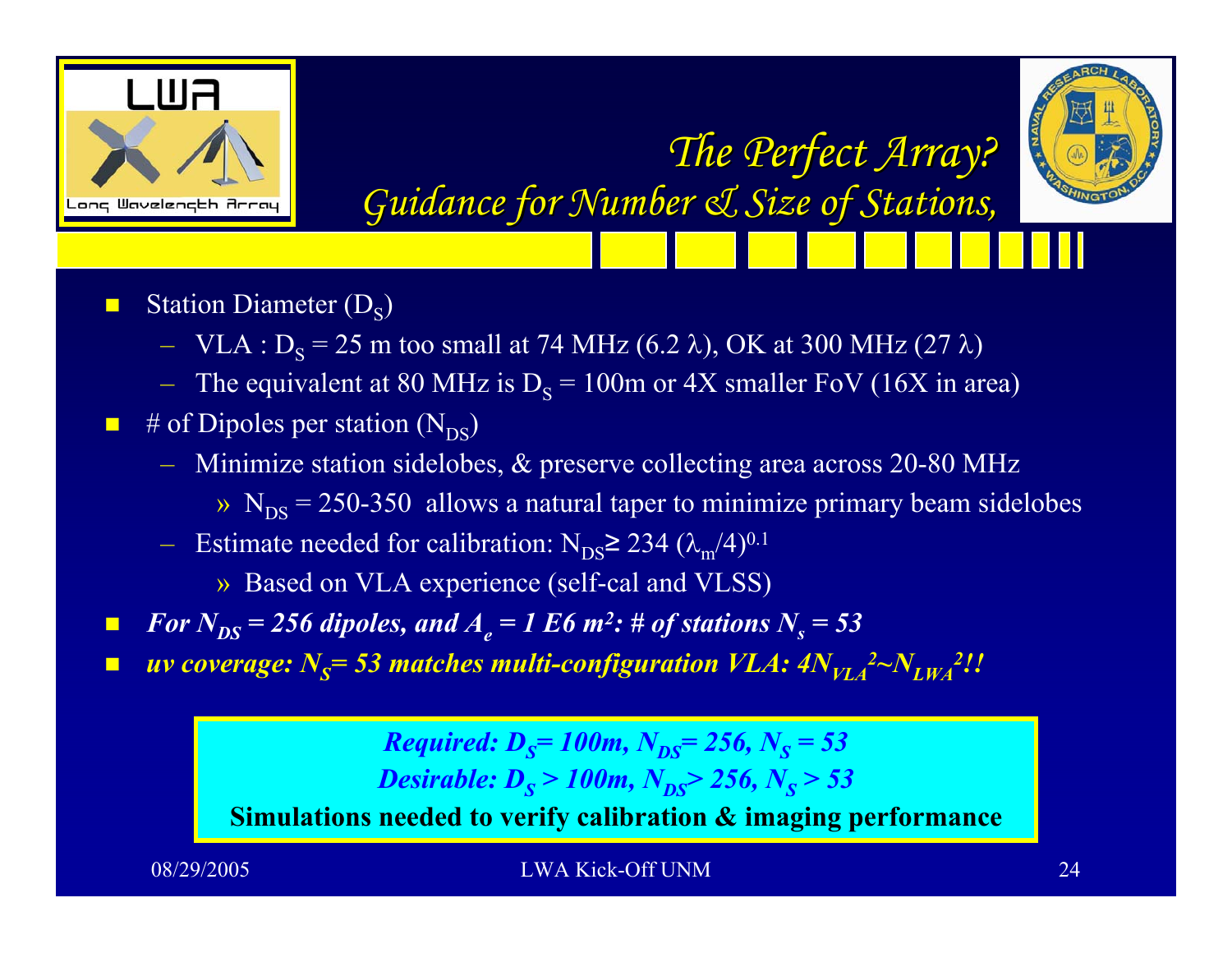

# *LWA Discovery Space: LWA Discovery Space: in frequency & baseline in frequency & baseline*





Going to the lowest frequency & longest baselines makes the LWA unique even when compared to other low frequency instruments.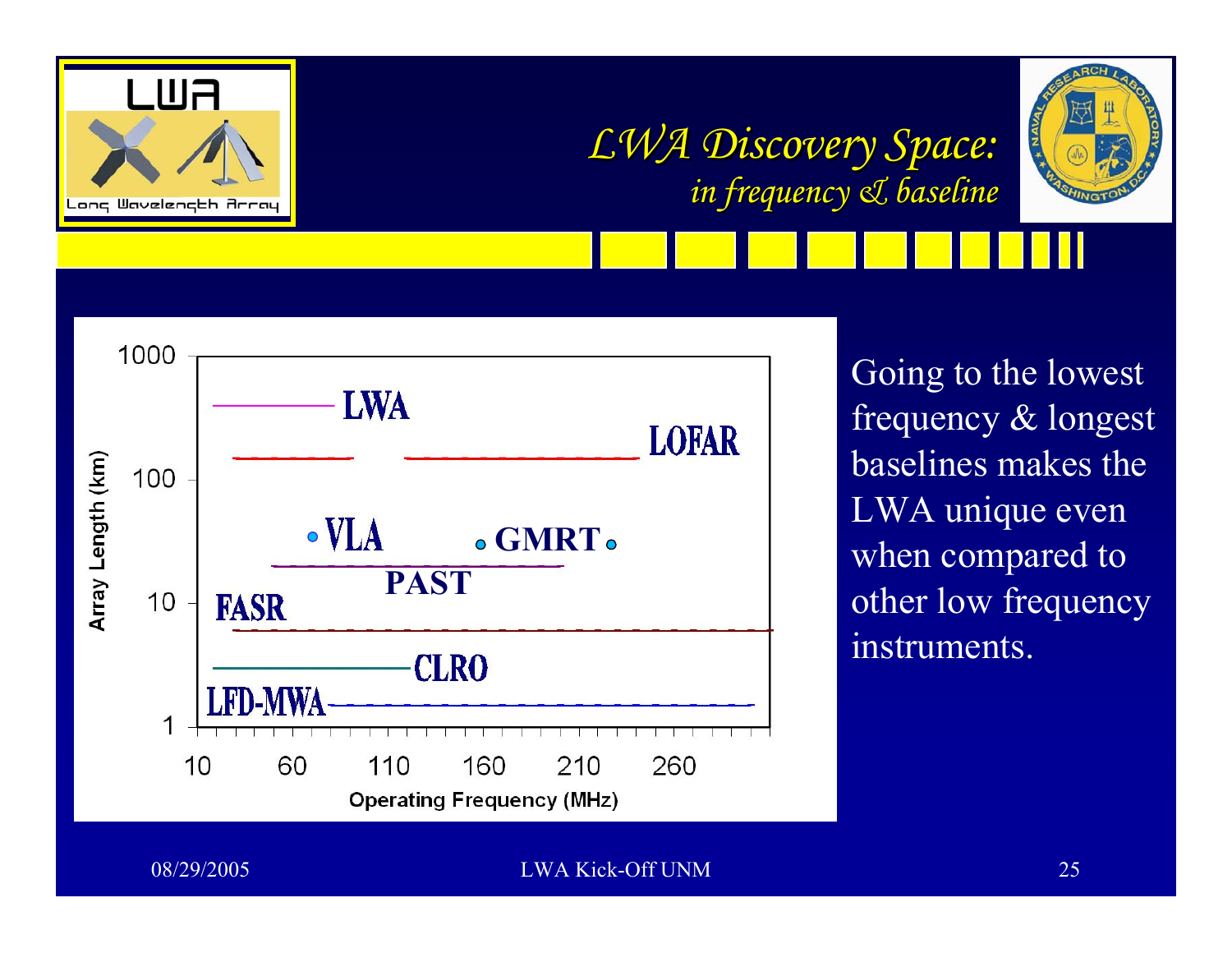





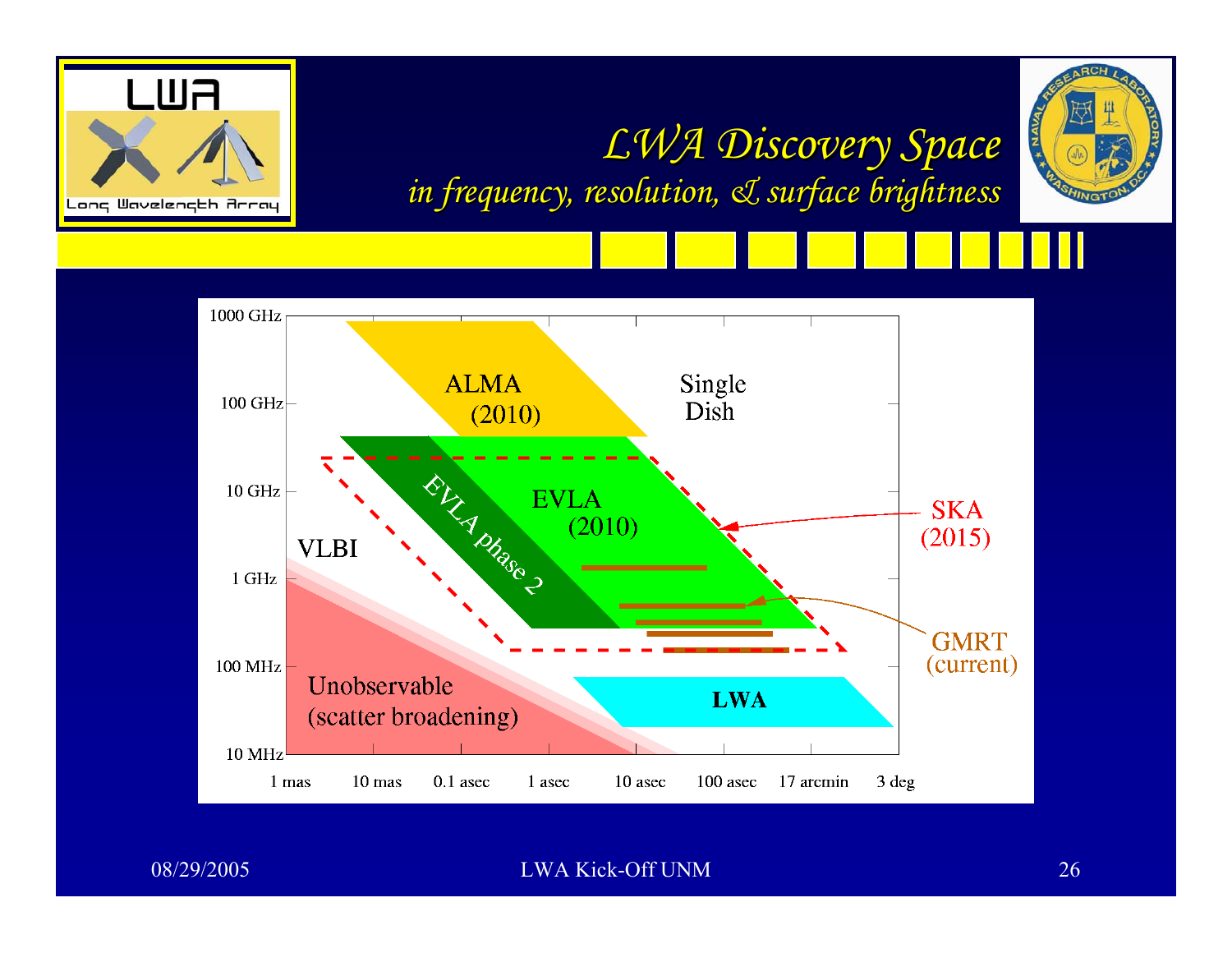

# *Technical Specifications: Technical Specifications: Summary Summary*



|                |                                    | <b>Required</b>                                                         | <b>Desirable</b>                                  |
|----------------|------------------------------------|-------------------------------------------------------------------------|---------------------------------------------------|
| $\blacksquare$ | <b>Frequency Range:</b>            | 20 MHz to 80 MHz                                                        | 10 MHz to 88 MHz                                  |
| $\blacksquare$ | Angular resolution:                | $\theta \leq [8,2]$ "                                                   | $\theta \leq [7,1.4]$ "                           |
| $\blacksquare$ | LAS at $[20,80]$ MHz               | $\ge [8,2]$ °                                                           | $\geq$ [16,4]°                                    |
| $\blacksquare$ | Baseline range:                    | 100 m to 400 km                                                         | 50 m to 600 km                                    |
| $\blacksquare$ | Sensitivity [20,80 MHz]:           | $\sigma \leq [1.0, 0.5]$                                                | $\sigma \leq [0.5, 0.1]$                          |
| $\blacksquare$ | Collecting Area $(m^2)$            | $A_e = 1 \times 10^6$                                                   | $A_e = 4x10^6$                                    |
| $\blacksquare$ | Dynamic range:                     | DR $\geq$ [1x10 <sup>3</sup> ,2x10 <sup>3</sup> ]                       | DR $\ge$ [2x10 <sup>3</sup> , 8x10 <sup>3</sup> ] |
| Ξ              | $\Delta v_{\text{max}}$ (per beam) | $\Delta v \geq 4 \text{ MHz}$                                           | $\Delta v \geq 8 \text{ MHz}$                     |
| Ξ              | $\Delta v_{\text{min}}$            | $\Delta v \le 100$ Hz                                                   | $\Delta v \leq 10$ Hz                             |
| $\blacksquare$ | <b>Temporal Res</b>                | $\Delta \tau = 10$ msec                                                 | $\Delta \tau \leq 0.1$ msec                       |
| $\blacksquare$ | Polarization:                      | 1 circular                                                              | Full                                              |
| $\blacksquare$ | <b>Sky Coverage:</b>               | $z \geq 40^{\circ}$                                                     | $z \geq 15^{\circ}$                               |
| $\blacksquare$ | FoV [20,80] MHz                    | $[8,2]^\circ$                                                           | $\leq [16,4]^{\circ}$                             |
| Ō              | $#$ of beams:                      | 4 single pol.                                                           | $\geq$ 4 single pol.                              |
| $\blacksquare$ | Configuration:                     | 2D array, $N = 53$ stations                                             | 2D array, $N \geq 53$                             |
| $\blacksquare$ | Philosophy:                        | User-oriented, open facility; proposals solicited from entire community |                                                   |
| $\blacksquare$ | Mechanical lifetime                | $\geq$ 15 years for potentially long lifetime                           |                                                   |
|                |                                    |                                                                         |                                                   |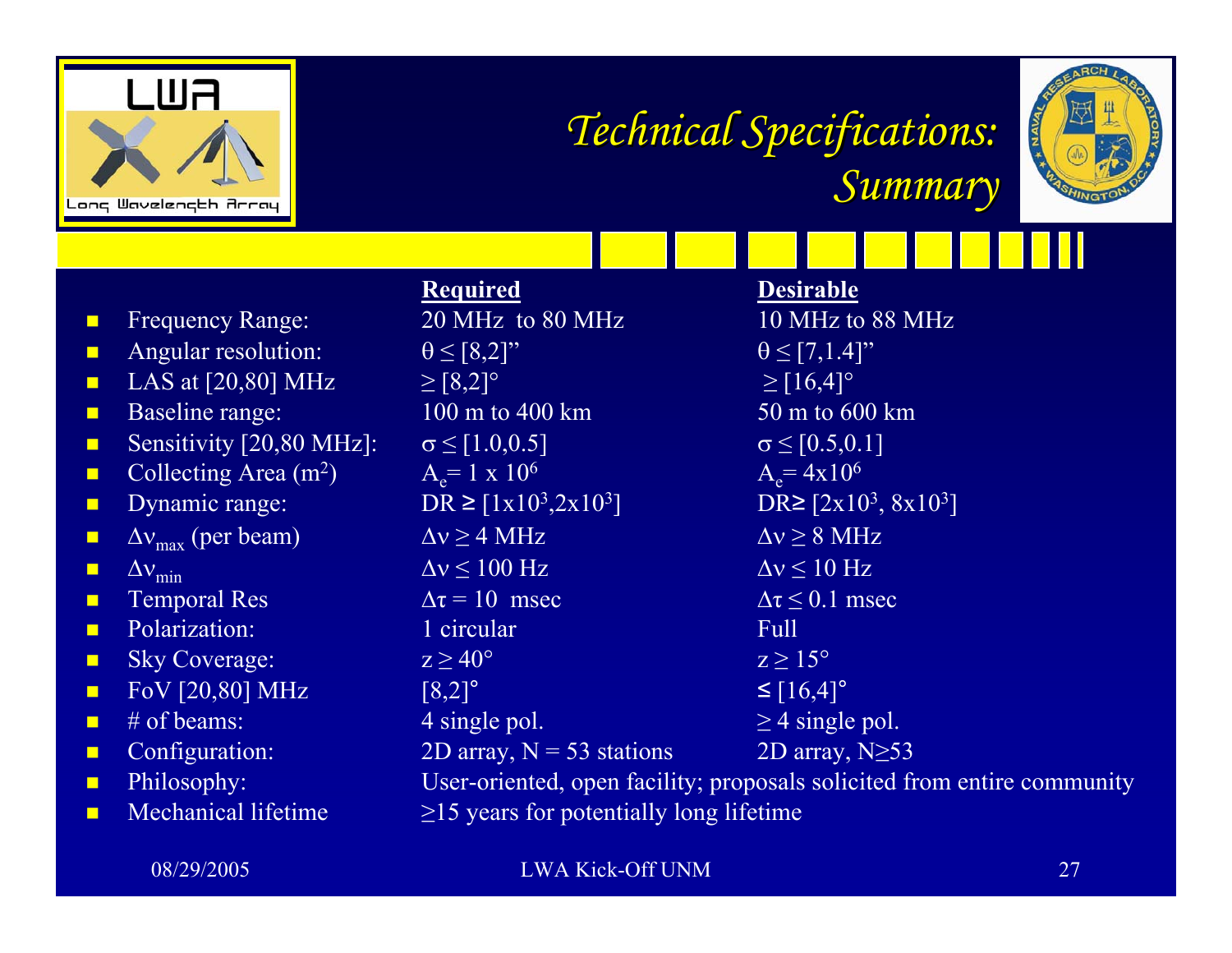



*Backup Slides Backup Slides*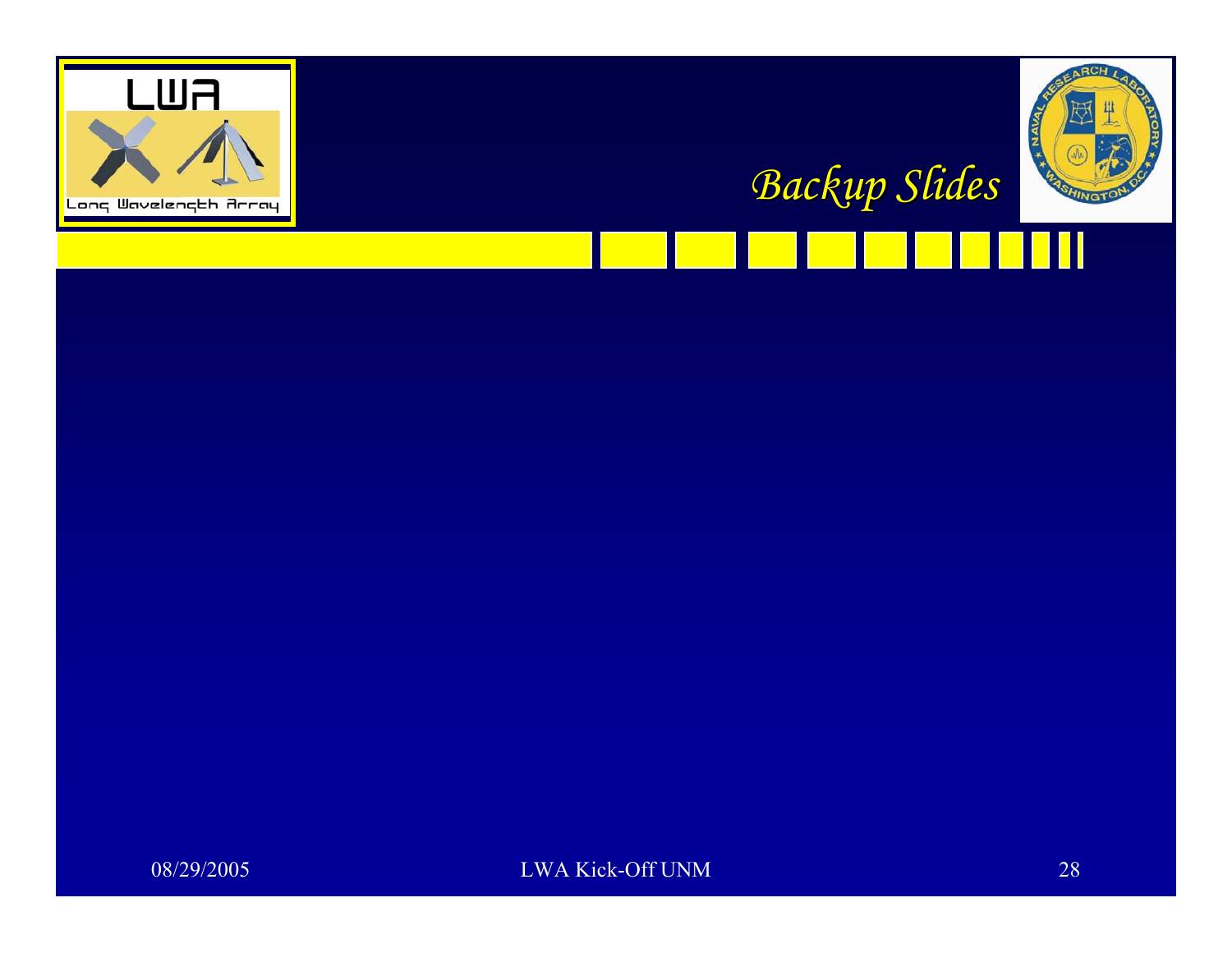

√

√

√

√

*Discovery Space Discovery Space –what is left? what is left?*



- $\mathbb{R}^2$  New wavelengths - just about finished
	- <del>– – – – –</del> *The region below 100 MHz is the last poorly explored one*
- $\Box$  Angular resolution & sensitivity
	- <del>– – – – –</del> *The LWA will increase both the angular resolution and sensitivity by more than two orders of magnitude compared to Clark Lake*
		- » *Like going from Einstein to Chandra (while skipping ROSAT & ASCA)*
- $\Box$  Volume of space sampled
	- *An area where low frequency instruments, with their intrinsically large fields of view, will naturally thrive*
- **New observing paradigms: multi-beaming** 
	- <del>– – – – –</del> *Another natural capability of an electronic low frequency array*

*The LWA efficiently exploits the last remaining areas of astrophysical discovery space*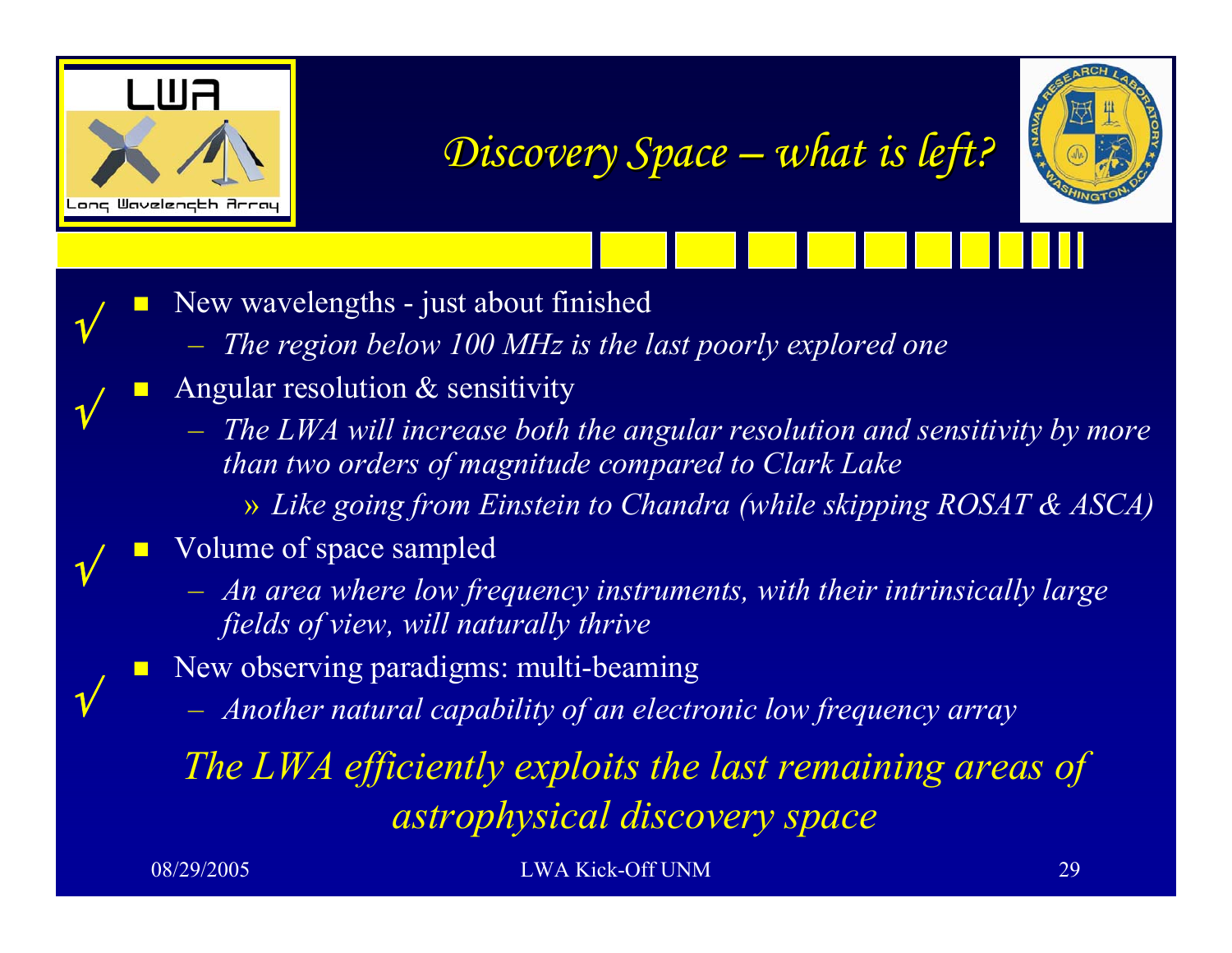





(slide courtesy KIK  $\cdot$ – consistent with Cohen LWA specific confusion calculations)

**NAVA**